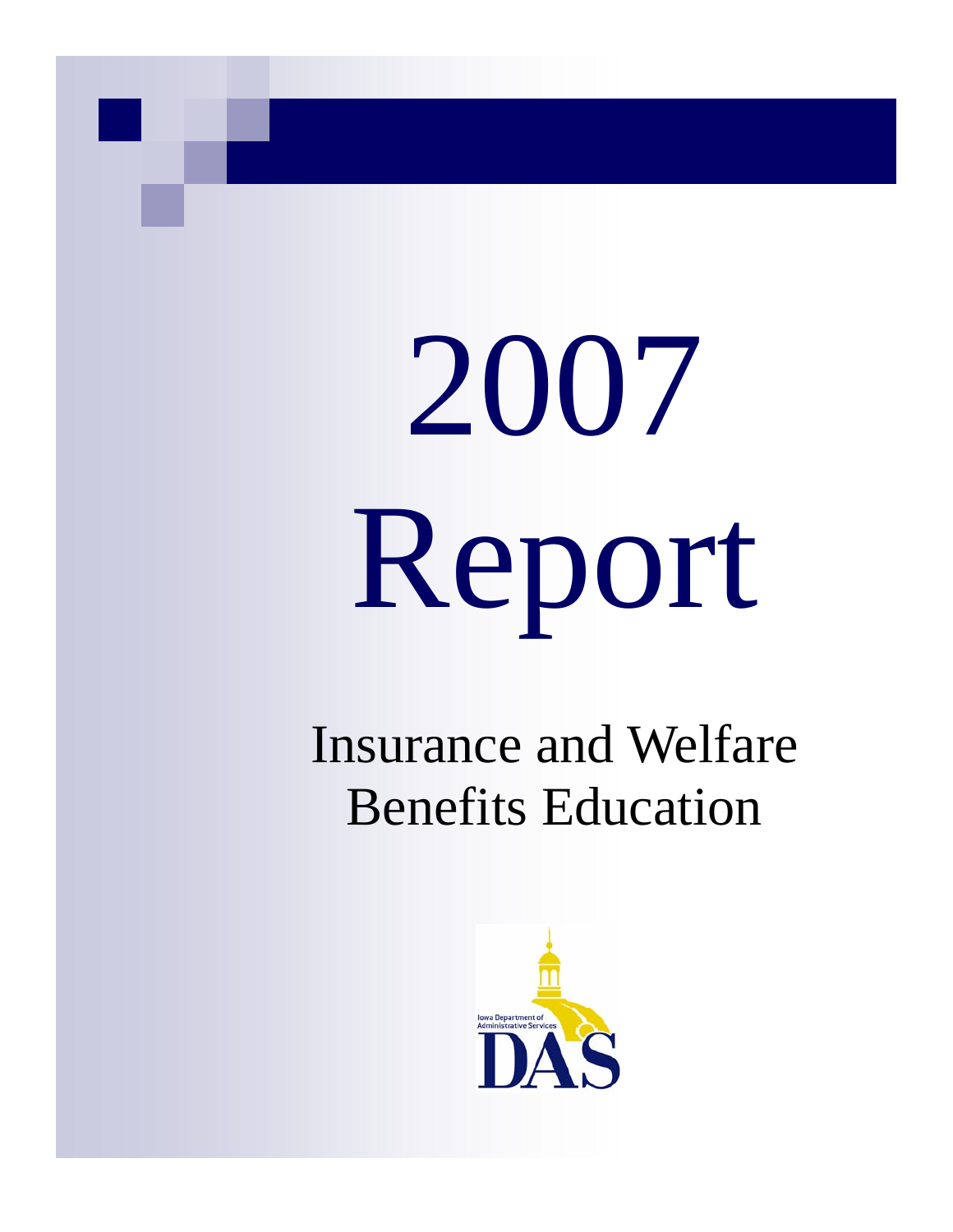#### **Introduction**

The following report is a summary of the insurance and welfare benefits education activities in 2007. 2007 was the first full year that DAS-HRE had a full-time health and welfare benefits educator.

#### **Background**

In the autumn of 2006, an insurance and welfare benefits educator was added to the DAS-HRE Risk and Benefits Management team. In the e-mail introducing the service, the purpose of insurance and welfare benefits education was to assist "employees in understanding both their benefits and the value of those benefits."

Three presentations were developed in 2007. They were:

| 2007 Benefits   | This presentation was a general summary and overview of the following |  |  |  |  |  |  |  |
|-----------------|-----------------------------------------------------------------------|--|--|--|--|--|--|--|
| <b>Overview</b> | benefits:                                                             |  |  |  |  |  |  |  |
|                 | Health insurance                                                      |  |  |  |  |  |  |  |
|                 | Dental insurance                                                      |  |  |  |  |  |  |  |
|                 | Life insurance                                                        |  |  |  |  |  |  |  |
|                 | Accidental death & dismemberment insurance                            |  |  |  |  |  |  |  |
|                 | $\checkmark$ Long term disability insurance                           |  |  |  |  |  |  |  |
|                 | $\checkmark$ Flexible spending accounts                               |  |  |  |  |  |  |  |
|                 | Intro to deferred compensation                                        |  |  |  |  |  |  |  |
|                 | <b>Intended Audience</b>                                              |  |  |  |  |  |  |  |
|                 | AFSCME-represented employees (Executive and Judicial branches)        |  |  |  |  |  |  |  |
|                 | Non-Contract employees (Executive and Judicial branches)              |  |  |  |  |  |  |  |
|                 | $\checkmark$ PPME-represented employees                               |  |  |  |  |  |  |  |
|                 | UE/IUP-represented employees                                          |  |  |  |  |  |  |  |
|                 | <b>Length of Presentation</b>                                         |  |  |  |  |  |  |  |
|                 | 60 minutes                                                            |  |  |  |  |  |  |  |

| <b>Continuing</b>  | This presentation was an overview on continuing health, dental and life     |  |  |  |  |  |  |  |
|--------------------|-----------------------------------------------------------------------------|--|--|--|--|--|--|--|
| <b>Benefits at</b> | insurance coverage at retirement. Information on the Sick Leave Insurance   |  |  |  |  |  |  |  |
| <b>Retirement</b>  | Program (SLIP) (executive branch) and the Sick Leave Conversation program   |  |  |  |  |  |  |  |
|                    | (SLC) (judicial branch) is presented.                                       |  |  |  |  |  |  |  |
|                    | <b>Intended Audience</b>                                                    |  |  |  |  |  |  |  |
|                    | Employees approximately five to ten years away from retirement who want     |  |  |  |  |  |  |  |
|                    | more information on retirement benefits.                                    |  |  |  |  |  |  |  |
|                    | $\checkmark$ AFSCME-represented employees (Executive and Judicial branches) |  |  |  |  |  |  |  |
|                    | $\checkmark$ Non-Contract employees (Executive and Judicial branches)       |  |  |  |  |  |  |  |
|                    | $\checkmark$ PPME-represented employees                                     |  |  |  |  |  |  |  |
|                    | $\checkmark$ UE/IUP-represented employees                                   |  |  |  |  |  |  |  |
|                    | <b>Length of Presentation</b>                                               |  |  |  |  |  |  |  |
|                    | 60 minutes                                                                  |  |  |  |  |  |  |  |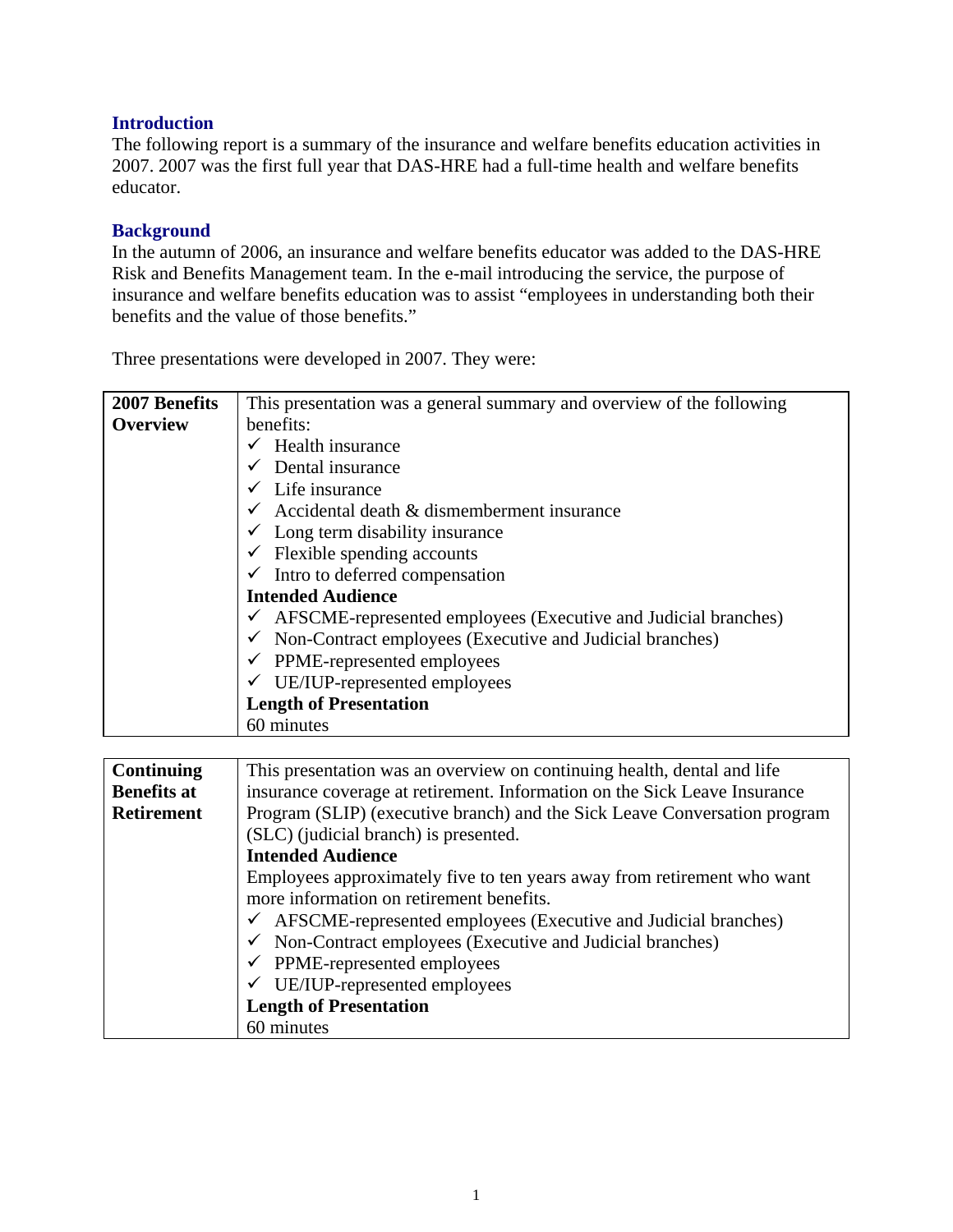| 2008              | This presentation was a general summary and overview of the following            |  |  |  |  |  |  |  |  |
|-------------------|----------------------------------------------------------------------------------|--|--|--|--|--|--|--|--|
| <b>Enrollment</b> | policies/benefits with special attention to the changes that are taking place in |  |  |  |  |  |  |  |  |
| and Change        | 2008.                                                                            |  |  |  |  |  |  |  |  |
| <b>Period</b>     | <b>Qualified Life Events</b>                                                     |  |  |  |  |  |  |  |  |
| <b>Overview</b>   | Life Insurance                                                                   |  |  |  |  |  |  |  |  |
|                   | Health Insurance                                                                 |  |  |  |  |  |  |  |  |
|                   | Dental Insurance                                                                 |  |  |  |  |  |  |  |  |
|                   | Flexible spending accounts                                                       |  |  |  |  |  |  |  |  |
|                   | <b>Intended Audience</b>                                                         |  |  |  |  |  |  |  |  |
|                   | AFSCME-represented employees (Executive and Judicial branches)                   |  |  |  |  |  |  |  |  |
|                   | Non-Contract employees (Executive and Judicial branches)                         |  |  |  |  |  |  |  |  |
|                   | PPME-represented employees                                                       |  |  |  |  |  |  |  |  |
|                   | UE/IUP-represented employees                                                     |  |  |  |  |  |  |  |  |
|                   | <b>Length of Presentation</b>                                                    |  |  |  |  |  |  |  |  |
|                   | 75 minutes                                                                       |  |  |  |  |  |  |  |  |

In addition to these presentations, insurance and welfare benefits education presented information on continuing insurance benefits at retirement for IPERS' "Ready, Set, Retire" seminars.

#### **Overview**

2007 was a very productive and successful year for insurance and welfare benefits education. A total of **241** presentations were made and attendance topped 3,800 (**3,816**) individuals. **Appendix A** is a listing of every presentation conducted in 2007. The appendix lists the dates, times, locations and the number of attendees by presentation.

There were five different on-site presentations made during 2007. A few 2008 Enrollment and Change presentations were made using iLinc, a Web and audio conferencing technology. Below is a breakdown of the different presentations and the total attendees by presentations.

|                                                                           | <b>Number of</b><br><b>Presentations</b> | <b>Number</b><br>of |
|---------------------------------------------------------------------------|------------------------------------------|---------------------|
| <b>On-Site Presentations</b>                                              | <b>Made</b>                              | <b>Attendees</b>    |
| 2007 Health and Welfare Benefits Overview                                 | 61                                       | 393                 |
| Continuing Insurance Benefits at Retirement                               | 95                                       | 1,392               |
| 2008 Enrollment and Change Information                                    | 71                                       | 1,178               |
| Ready, Set, Retire                                                        | 8                                        | 237                 |
| Specially Designed Presentation for IWD Regions 3/4                       |                                          | 13                  |
| <b>Subtotal</b>                                                           | 236                                      | 3,213               |
| iLinc – Web and audio conferencing technology                             |                                          |                     |
| 2008 Enrollment and Change Information                                    | 5                                        | 603                 |
| (Attendees are an estimate based on information provided at registration) |                                          |                     |
| <b>Grand Total</b>                                                        | 241                                      | 3,816               |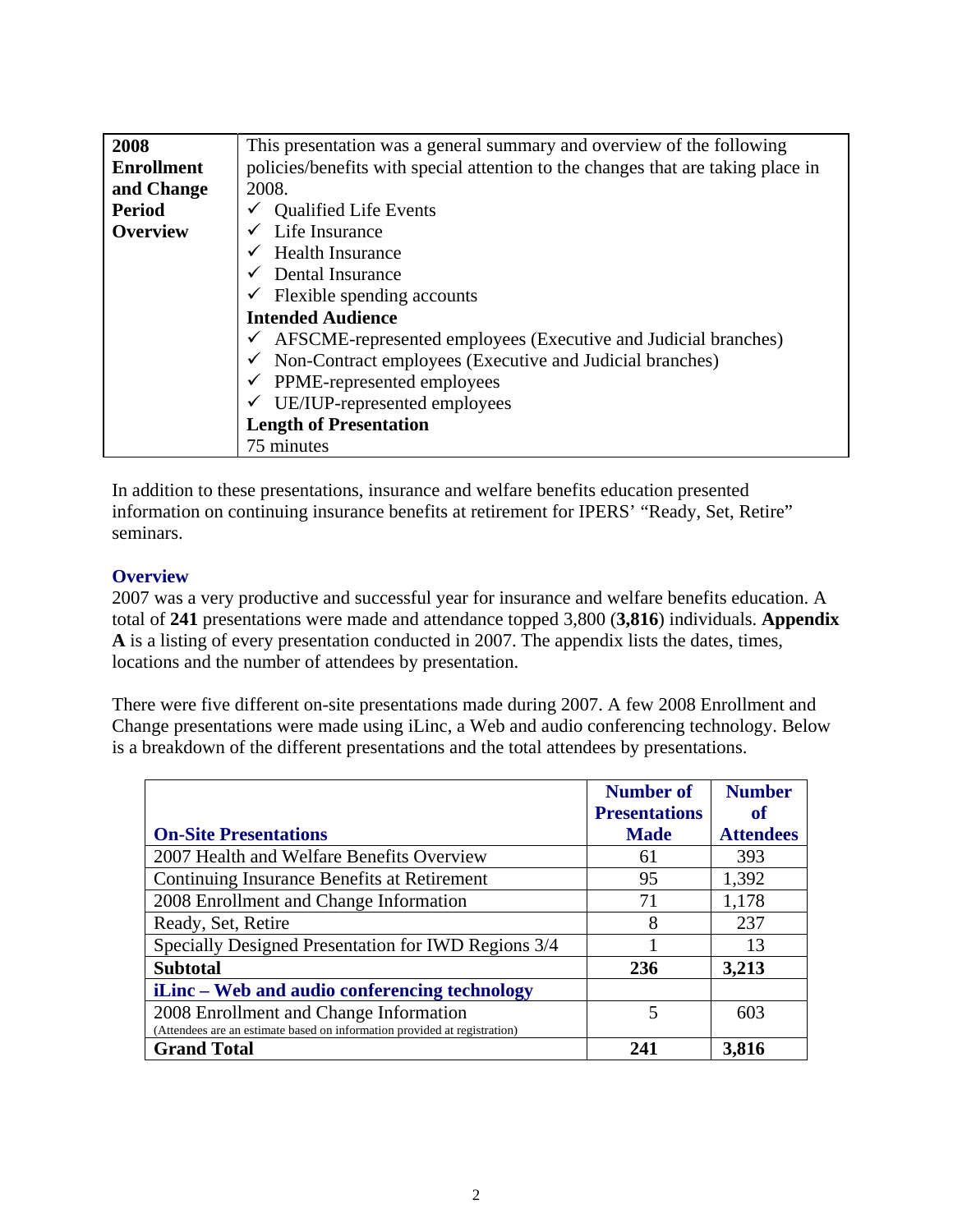#### **ON-SITE PRESENTATIONS**

Over 225 (**228**) on-site presentations were conducted at different departments and offices throughout the State in 2007. Almost 3,000 (**2,976**) employees attended one or more of these presentations.

Attendance at these on-site presentations averaged **13.0** attendees per session. Including the attendance at IPERS' "Ready, Set, Retire" presentations, the average number of attendees increased slightly to **13.6**. The following table lists the average number of attendees per presentation.

| <b>On-Site Presentations</b>                | <b>Average Number</b><br>of Attendees per<br><b>Session</b> |
|---------------------------------------------|-------------------------------------------------------------|
| 2007 Health and Welfare Benefits Overview   | 6.4                                                         |
| Continuing Insurance Benefits at Retirement | 14.6                                                        |
| 2008 Enrollment and Change Information      | 16.6                                                        |
| Ready, Set, Retire                          | 29.6                                                        |
| Specially Designed Session for IWD          |                                                             |

#### **Branches of Government**

Presentations were made to employees of both the executive and judicial branches of State government. In 2007, **62** presentations were made at **37** different county courthouses. Almost 325 (**324)** judicial branch employees attended a presentation.

#### **Presentations by Month**

Except for December, on-site presentations were held every month in 2007. There were two periods of time when presentation activities were very intense.

As the table below shows, the second quarter of 2007 was a very productive time. During the second quarter, 93 presentations were made. Attendance at the presentations almost topped 1,400 (1,390). The increased number of meetings was due to the introduction of the "Continuing Insurance at Retirement" presentation.

A second period of increased activity was in October and November. In conjunction with the benefits enrollment period for 2008, there was a great demand for "2008 Enrollment and Change" presentations. More employees (**638**) attended presentations in October than any other month in 2007. More presentations were conducted in November (**40**) than in any other month of the year.

|          | <b>Number of</b>     | <b>Number of</b> |
|----------|----------------------|------------------|
| 2007     | <b>Presentations</b> | <b>Attendees</b> |
| January  |                      | 147              |
| February |                      | 54               |
| March    |                      | 56               |
|          |                      |                  |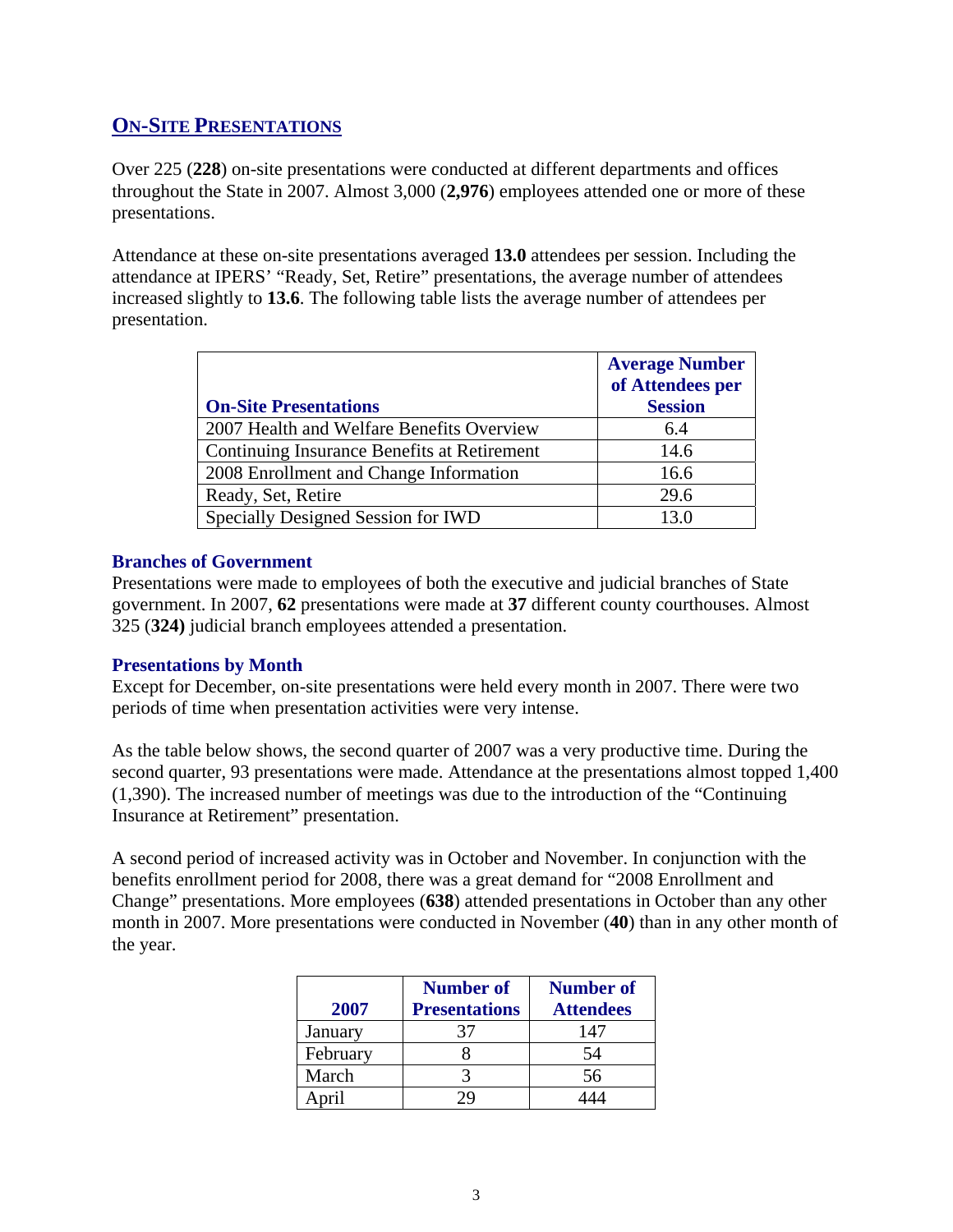|           | <b>Number of</b>     | <b>Number of</b> |
|-----------|----------------------|------------------|
| 2007      | <b>Presentations</b> | <b>Attendees</b> |
| May       | 32                   | 453              |
| June      | 32                   | 493              |
| July      |                      | 91               |
| August    | 3                    | 67               |
| September | 6                    | 176              |
| October   | 32                   | 638              |
| November  | 40                   | 594              |
| December  |                      |                  |

#### **Geographic Diversity**

While the majority of presentations were in Polk County, benefit education sessions were conducted throughout the state. Presentations were held in almost 60% (**58.6%**) of Iowa's counties. Of the 99 counties in Iowa, presentations were made in **58** different counties.

Following is a map showing the counties where a benefit presentation was made in 2007. Counties, where a presentation was made, are in blue.



#### **Miles Traveled**

Due to the number and diverse locations of presentations, a great deal of travel was required. A mileage log was begun in July, 2007. For just the second half of 2007, the number of miles traveled outside of Polk County was **5,317.7** miles.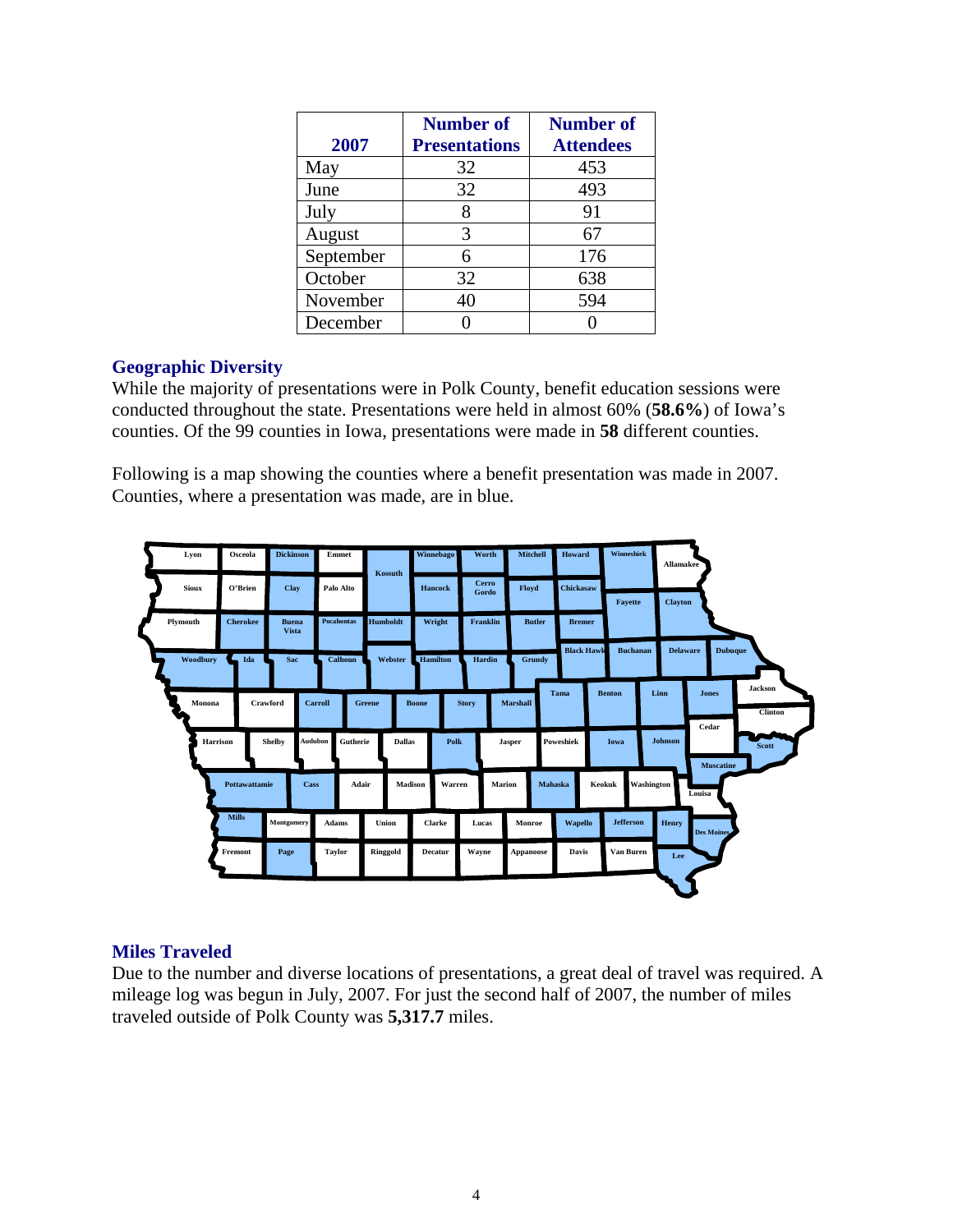#### **Effectiveness of On-Site Presentations**

Attendees of on-site presentations were invited to complete a Web-based evaluation. Specifically, attendees were asked to rate the following statements using a 5-scale rating criteria.

- "The presentation was organized in a clear and logical format."
- "The subject matter covered in the presentation met my expectations."
- "The PowerPoint slides were legible and helpful."
- "The presenter was prepared and had a good command of his subject."
- "The presenter managed his time well."
- "The presentation was helpful in understanding my benefits."

Approximately 25% of the attendees completed an evaluation. The evaluations were extremely positive of benefit education. The percentage of respondents that indicated either "Agree" or "Strongly Agree" for each evaluation statement was:

"The presentation was organized in a clear and logical format." – **96%**

"The subject matter covered in the presentation met my expectations." – **93%**

"The PowerPoint slides were legible and helpful." – **94%**

"The presenter was prepared and had a good command of his subject." – **96%**

"The presenter managed his time well." – **94%**

"The presentation was helpful in understanding my benefits." – **95%**

With **95%** of the respondents indicating that the presentations were helpful in their understanding of benefits; insurance and welfare presentations were very effective in meeting the primary directive of assisting "employees in understanding both their benefits and the value of those benefits."

The evaluation also asked respondents for some demographic information. The "typical" respondent was:

- An employee represented by AFSCME (50%)
- Between  $50 59$  years of age  $(53%)$
- With 20 or more years of service with the State (51%).

Appendix B contains the evaluation responses and demographic for all responses and by each presentation.

#### **ILINC PRESENTATIONS**

In the second half of 2007, DAS-HRE purchased Web and audio conferencing technology. iLinc was selected by DAS-HRE to provide and host this technology.

iLinc provides an online method for DAS-HRE to deliver live presentations to employees' desktops. Employees are able to view presentations, supporting documents and Web sites and have the opportunity to ask questions and receive answers during the session. Participation in an iLinc presentation only requires employees to have access to the Internet and a telephone.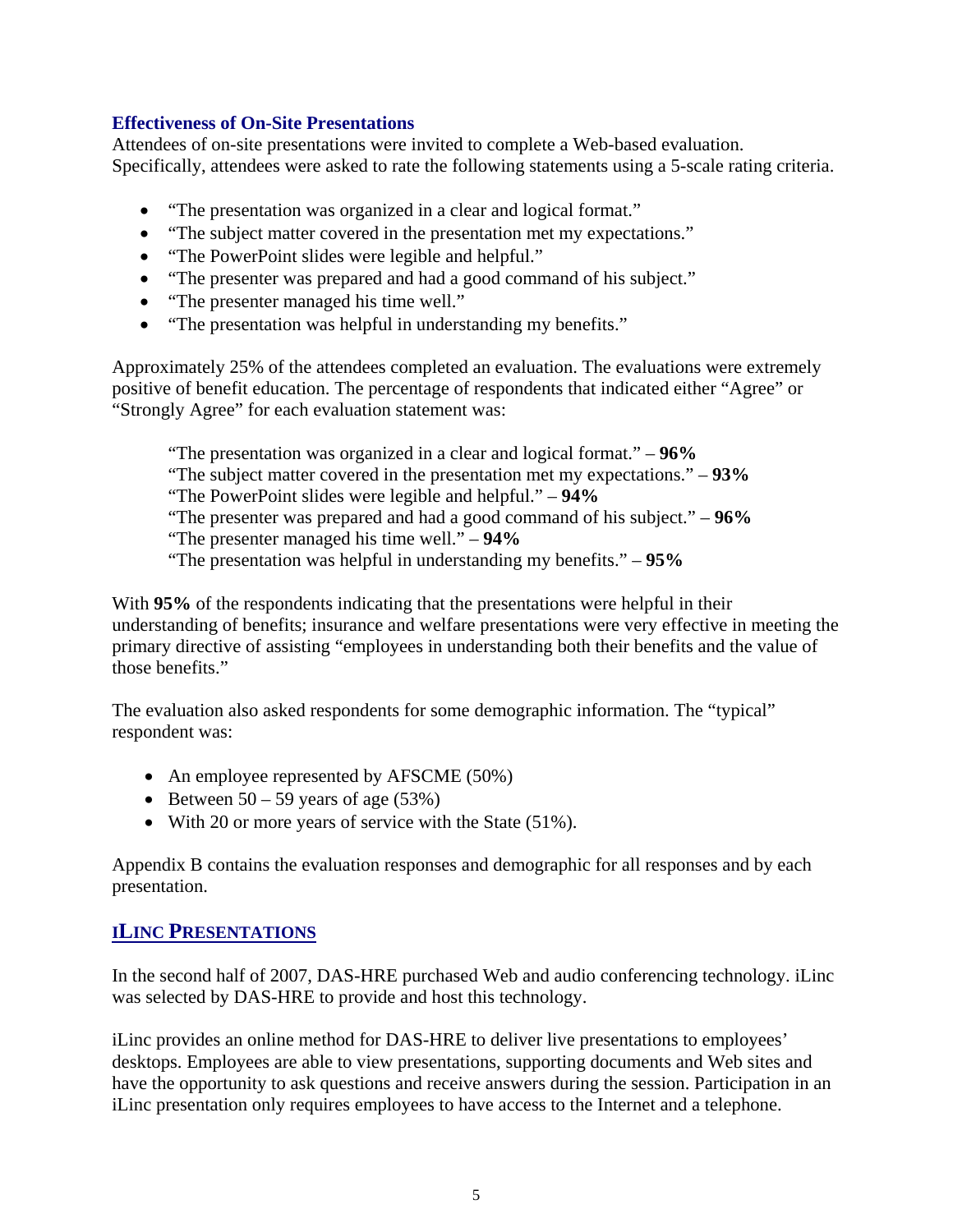This service is not intended to replace the on-site presentations but rather to compliment and expand our ability to present information to more employees throughout the State. This is an ideal option for locations with a small number of staff where an on-site presentation is not practical. DAS-HRE recommended that departments host a presentation in a conference room so that several staff members could participate.

To inaugurate and increase familiarization with this technology, five 2008 Enrollment and Change presentations using the iLinc conferencing system were offered in 2007.

When an individual registered for an iLinc presentation, he or she was asked to indicate the number of individuals that would be viewing the presentation at his or her location. This figure was used to estimate the attendance at each presentation.

Below is an estimate of the number of employees that attended an iLinc presentation.

|             | <b>iLinc Presentations</b> Estimated Attendance |
|-------------|-------------------------------------------------|
| October 26  | 174                                             |
| November 5  | 104                                             |
| November 6  | 103                                             |
| November 15 | 125                                             |
| November 20 | 97                                              |
| Total       | 603                                             |

There were very few technological difficulties in employees registering and using iLinc technology. Due to the relative ease of employees participating in an iLinc session and the large number of employees that were estimated to attend the sessions, it is anticipated that more presentations, using iLinc technology, will be made in 2008.

#### **CONCLUSION**

By any measure, 2007 was a very successful year for insurance and welfare benefits education. The number of on-site presentations, the attendance at presentations, the positive response to the presentations and the introduction of new technology are all hallmarks of the positive impact insurance and welfare benefits education had in its initial year.

The challenges for 2008 will be to build on the momentum generated in 2007, to meet the educational needs of our constituents, to sustain positive customer perceptions and to continue to utilize the new technology available to DAS-HRE.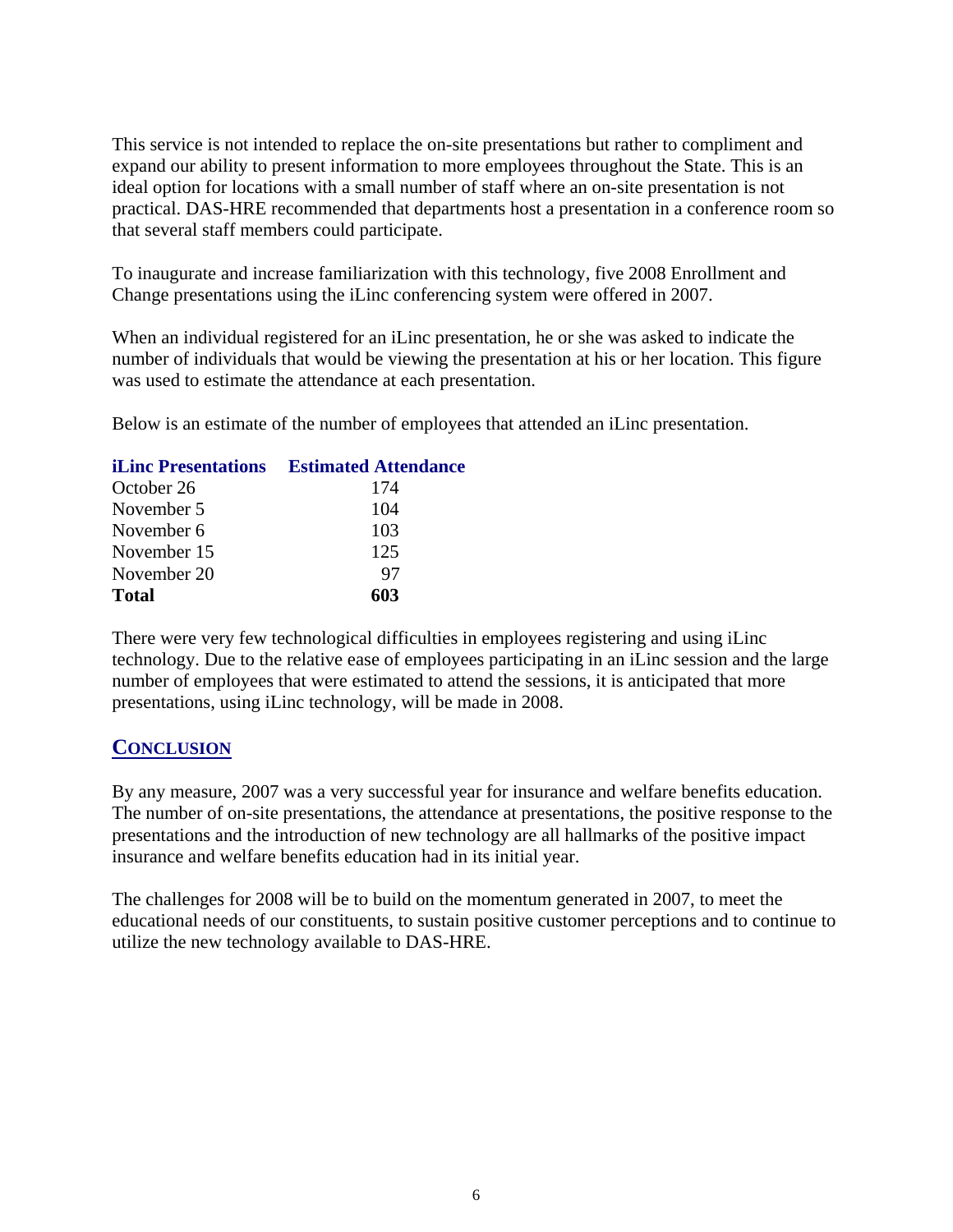# Appendix A Insurance and Welfare Benefit Education Presentations

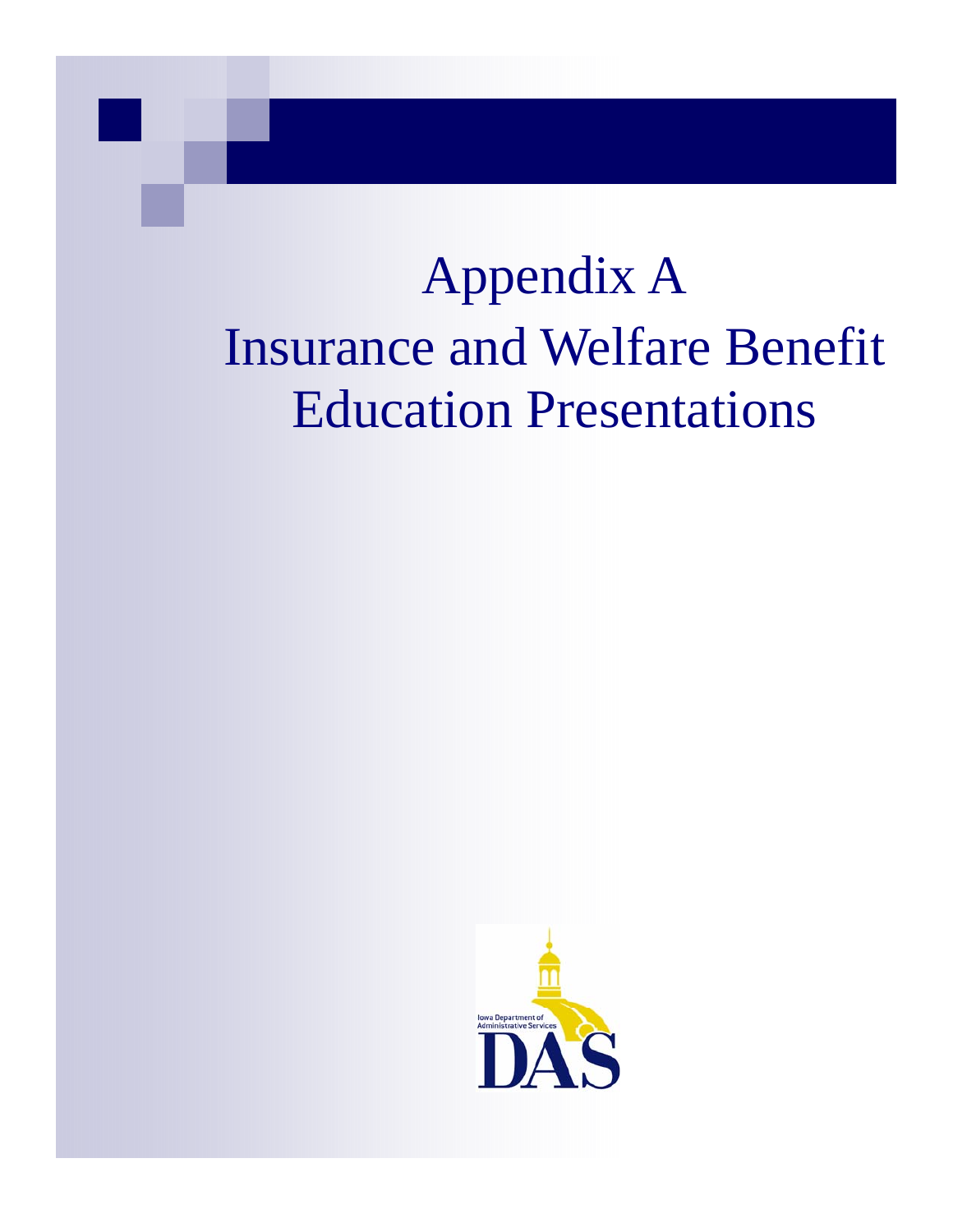|                 |             |                                                                                 |                      |                        |            | 2007<br><b>Benefits</b><br>Overview | Continuing<br><b>Benefits at</b> | Ready,       | 2008<br><b>Enrollment</b> | iLinc<br><b>2008 EC&amp;P</b> | <b>Special</b><br><b>Designed</b><br>Presentation |
|-----------------|-------------|---------------------------------------------------------------------------------|----------------------|------------------------|------------|-------------------------------------|----------------------------------|--------------|---------------------------|-------------------------------|---------------------------------------------------|
|                 |             |                                                                                 |                      |                        | Total      |                                     | Retirement Set, Retire           |              | & Change                  |                               |                                                   |
|                 |             | <b>Number of Presentations Scheduled</b><br><b>Number of Presentations Made</b> |                      |                        | 241<br>241 | 61<br>61                            | 95<br>95                         | 8<br>8       | 71<br>71                  | $\sqrt{5}$<br>5               |                                                   |
|                 |             | <b>Number of Upcoming Presentations</b>                                         |                      |                        | $\theta$   | $\mathbf{0}$                        | $\overline{0}$                   | $\mathbf{0}$ | $\boldsymbol{0}$          | $\mathbf{0}$                  |                                                   |
|                 |             | <b>Number of Attendees</b>                                                      |                      |                        | 3,816      | 393                                 | 1,392                            | 237          | 1,178                     | 603                           | 13                                                |
| <b>Date</b>     | <b>Time</b> | <b>Agency/Department</b>                                                        | Location             | <b>Presentation</b>    |            |                                     |                                  |              |                           |                               |                                                   |
| $11-Jan-07$     |             | 10:00 AM Second Judicial District                                               | Ames                 | 2007 Benefits Overview |            | 6                                   |                                  |              |                           |                               |                                                   |
|                 |             | 11:00 AM Second Judicial District                                               | Ames                 | 2007 Benefits Overview |            | 6                                   |                                  |              |                           |                               |                                                   |
|                 |             | 1:30 AM Second Judicial District                                                | Nevada               | 2007 Benefits Overview |            | $\overline{4}$                      |                                  |              |                           |                               |                                                   |
|                 |             | 2:30 AM Second Judicial District                                                | Nevada               | 2007 Benefits Overview |            |                                     |                                  |              |                           |                               |                                                   |
|                 |             | 3:30 AM Second Judicial District                                                | Nevada               | 2007 Benefits Overview |            | 3                                   |                                  |              |                           |                               |                                                   |
| $12-Jan-07$     |             | 8:00 AM Second Judicial District                                                | Marshalltown         | 2007 Benefits Overview |            | 3                                   |                                  |              |                           |                               |                                                   |
|                 |             | 9:00 AM Second Judicial District                                                | Marshalltown         | 2007 Benefits Overview |            | $\Delta$                            |                                  |              |                           |                               |                                                   |
|                 |             | 10:00 AM Second Judicial District                                               | Marshalltown         | 2007 Benefits Overview |            | 3                                   |                                  |              |                           |                               |                                                   |
|                 |             | 1:00 AM Second Judicial District                                                | Marshalltown         | 2007 Benefits Overview |            |                                     |                                  |              |                           |                               |                                                   |
|                 |             | 2:00 AM Second Judicial District                                                | Marshalltown         | 2007 Benefits Overview |            | 3                                   |                                  |              |                           |                               |                                                   |
| $17$ -Jan- $07$ |             | 9:30 AM Second Judicial District                                                | Boone                | 2007 Benefits Overview |            | 4                                   |                                  |              |                           |                               |                                                   |
|                 |             | 10:30 AM Second Judicial District                                               | Boone                | 2007 Benefits Overview |            |                                     |                                  |              |                           |                               |                                                   |
|                 |             | 1:30 AM Second Judicial District                                                | Jefferson            | 2007 Benefits Overview |            | Δ                                   |                                  |              |                           |                               |                                                   |
| 18-Jan-07       |             | 8:00 AM Second Judicial District                                                | Carroll              | 2007 Benefits Overview |            |                                     |                                  |              |                           |                               |                                                   |
|                 |             | 9:00 AM Second Judicial District                                                | Carroll              | 2007 Benefits Overview |            | 3                                   |                                  |              |                           |                               |                                                   |
|                 |             | 1:00 AM Second Judicial District                                                | Sac City             | 2007 Benefits Overview |            | 3                                   |                                  |              |                           |                               |                                                   |
|                 |             | 2:00 AM Second Judicial District                                                | Sac City             | 2007 Benefits Overview |            |                                     |                                  |              |                           |                               |                                                   |
| $19$ -Jan-07    |             | 8:00 AM Second Judicial District                                                | <b>Rockwill City</b> | 2007 Benefits Overview |            |                                     |                                  |              |                           |                               |                                                   |
|                 |             | 10:00 AM Second Judicial District                                               | Fort Dodge           | 2007 Benefits Overview |            |                                     |                                  |              |                           |                               |                                                   |
|                 |             | 11:00 AM Second Judicial District                                               | Fort Dodge           | 2007 Benefits Overview |            | 5                                   |                                  |              |                           |                               |                                                   |
|                 |             | 1:00 AM Second Judicial District                                                | Fort Dodge           | 2007 Benefits Overview |            | 8                                   |                                  |              |                           |                               |                                                   |
|                 |             | 2:00 AM Second Judicial District                                                | Fort Dodge           | 2007 Benefits Overview |            | 8                                   |                                  |              |                           |                               |                                                   |
| $24$ -Jan-07    |             | 9:30 AM Second Judicial District                                                | Eldora               | 2007 Benefits Overview |            | 5                                   |                                  |              |                           |                               |                                                   |
|                 |             | 10:30 AM Second Judicial District                                               | Eldora               | 2007 Benefits Overview |            | $\mathfrak{2}$                      |                                  |              |                           |                               |                                                   |
|                 |             | 1:30 AM Second Judicial District                                                | Hampton              | 2007 Benefits Overview |            | $\overline{4}$                      |                                  |              |                           |                               |                                                   |
|                 |             | 2:30 AM Second Judicial District                                                | Hampton              | 2007 Benefits Overview |            |                                     |                                  |              |                           |                               |                                                   |
| $25$ -Jan-07    |             | 8:00 AM Second Judicial District                                                | Allison              | 2007 Benefits Overview |            | 3                                   |                                  |              |                           |                               |                                                   |
|                 |             | 10:30 AM Second Judicial District                                               | Waverly              | 2007 Benefits Overview |            | 3                                   |                                  |              |                           |                               |                                                   |
|                 |             | 1:30 AM Second Judicial District                                                | Waverly              | 2007 Benefits Overview |            | 5                                   |                                  |              |                           |                               |                                                   |
| $26$ -Jan-07    |             | 8:00 AM Second Judicial District                                                | <b>Charles City</b>  | 2007 Benefits Overview |            |                                     |                                  |              |                           |                               |                                                   |
|                 |             | 9:00 AM Second Judicial District                                                | Charles City         | 2007 Benefits Overview |            | $\overline{4}$                      |                                  |              |                           |                               |                                                   |
|                 |             | 1:00 AM Second Judicial District                                                | Osage                | 2007 Benefits Overview |            |                                     |                                  |              |                           |                               |                                                   |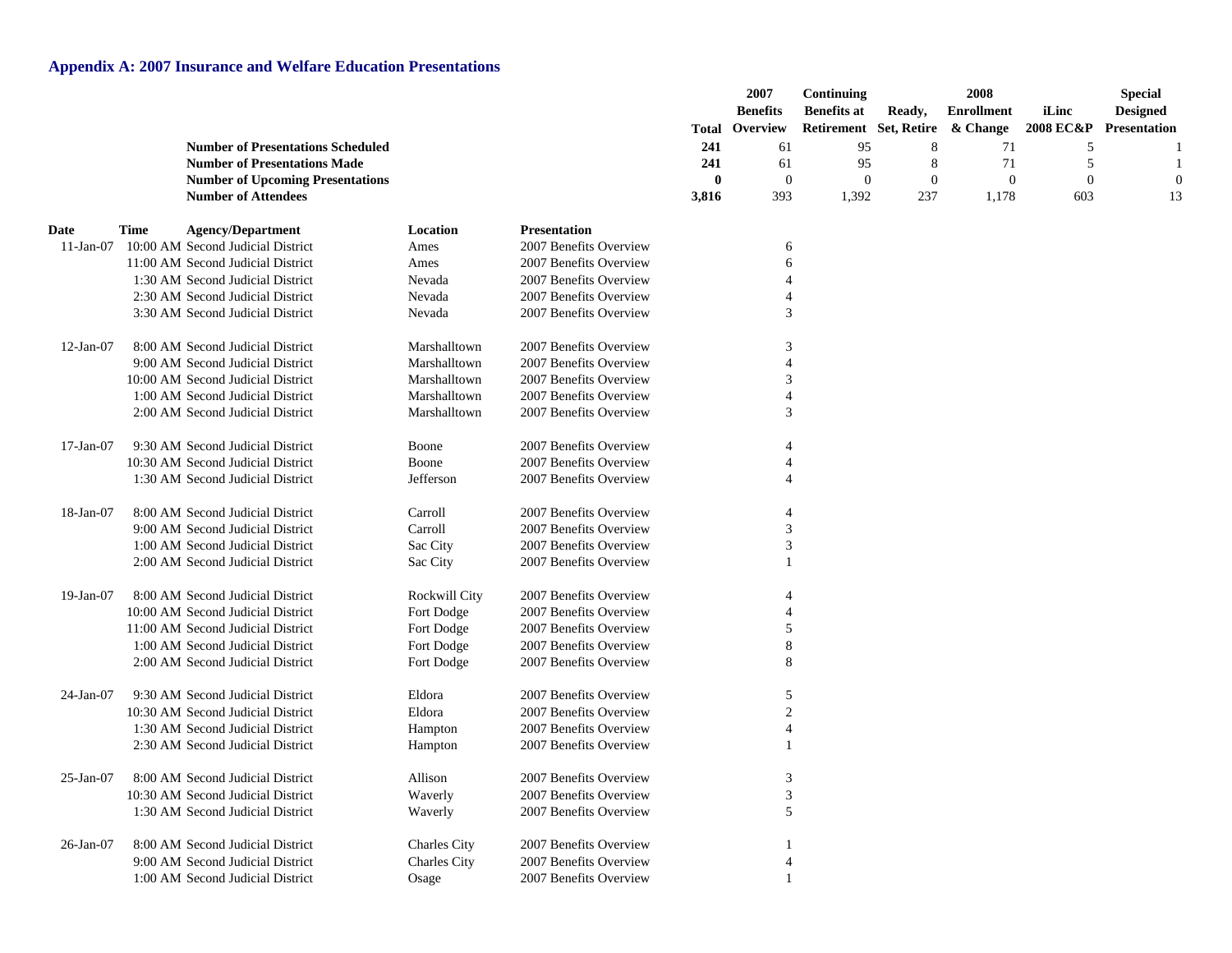|             |                          |                                                                                 |                     |                                   | Total                  | 2007<br><b>Benefits</b><br>Overview | Continuing<br><b>Benefits at</b><br>Retirement Set, Retire | Ready,              | 2008<br><b>Enrollment</b><br>& Change | iLinc<br><b>2008 EC&amp;P</b> | <b>Special</b><br><b>Designed</b><br><b>Presentation</b> |
|-------------|--------------------------|---------------------------------------------------------------------------------|---------------------|-----------------------------------|------------------------|-------------------------------------|------------------------------------------------------------|---------------------|---------------------------------------|-------------------------------|----------------------------------------------------------|
|             |                          | <b>Number of Presentations Scheduled</b><br><b>Number of Presentations Made</b> |                     |                                   | 241<br>241<br>$\bf{0}$ | 61<br>61<br>$\mathbf{0}$            | 95<br>95<br>$\boldsymbol{0}$                               | 8<br>8              | 71<br>71<br>$\mathbf{0}$              | 5<br>5<br>$\mathbf{0}$        |                                                          |
|             |                          | <b>Number of Upcoming Presentations</b><br><b>Number of Attendees</b>           |                     |                                   | 3,816                  | 393                                 | 1,392                                                      | $\mathbf{0}$<br>237 | 1,178                                 | 603                           | 13                                                       |
| Date        | Time                     | <b>Agency/Department</b>                                                        | Location            | <b>Presentation</b>               |                        |                                     |                                                            |                     |                                       |                               |                                                          |
| $31-Jan-07$ |                          | 10:00 AM Second Judicial District                                               | <b>Mason City</b>   | 2007 Benefits Overview            |                        | $\overline{7}$                      |                                                            |                     |                                       |                               |                                                          |
|             |                          | 11:00 AM Second Judicial District                                               | <b>Mason City</b>   | 2007 Benefits Overview            |                        | 6                                   |                                                            |                     |                                       |                               |                                                          |
|             |                          | 1:00 AM Second Judicial District                                                | <b>Mason City</b>   | 2007 Benefits Overview            |                        | $\overline{4}$                      |                                                            |                     |                                       |                               |                                                          |
|             |                          | 2:00 AM Second Judicial District                                                | <b>Mason City</b>   | 2007 Benefits Overview            |                        | 5                                   |                                                            |                     |                                       |                               |                                                          |
|             |                          | 3:00 AM Second Judicial District                                                | <b>Mason City</b>   | 2007 Benefits Overview            |                        | $\overline{4}$                      |                                                            |                     |                                       |                               |                                                          |
| 1-Feb-07    |                          | 8:00 AM Second Judicial District                                                | Northwood           | 2007 Benefits Overview            |                        | 2                                   |                                                            |                     |                                       |                               |                                                          |
|             |                          | 10:30 AM Second Judicial District                                               | <b>Forest City</b>  | 2007 Benefits Overview            |                        | 3                                   |                                                            |                     |                                       |                               |                                                          |
|             |                          | 2:00 AM Second Judicial District                                                | Garner              | 2007 Benefits Overview            |                        | $\boldsymbol{\varDelta}$            |                                                            |                     |                                       |                               |                                                          |
| 2-Feb-07    |                          | 8:00 AM Second Judicial District                                                | Clarion             | 2007 Benefits Overview            |                        | 6                                   |                                                            |                     |                                       |                               |                                                          |
|             |                          | 1:00 AM Second Judicial District                                                | <b>Webster City</b> | 2007 Benefits Overview            |                        | 5                                   |                                                            |                     |                                       |                               |                                                          |
| 8-Feb-07    |                          | 10:00 AM Second Judicial District                                               | Dakota City         | 2007 Benefits Overview            |                        | 3                                   |                                                            |                     |                                       |                               |                                                          |
|             |                          | 1:00 AM Second Judicial District                                                | Pocahontas          | 2007 Benefits Overview            |                        | $\overline{c}$                      |                                                            |                     |                                       |                               |                                                          |
|             |                          | 19-Feb-07 11:00 AM IWD Regional Mtg                                             | Ida Grove           | 2007 Benefits Overview            |                        | 29                                  |                                                            |                     |                                       |                               |                                                          |
| 8-Mar-07    |                          | 9:00 AM State Library                                                           | Miller Building     | 2007 Benefits Overview            |                        | 9                                   |                                                            |                     |                                       |                               |                                                          |
|             |                          | 1:00 AM State Library                                                           | Miller Building     | 2007 Benefits Overview            |                        | 6                                   |                                                            |                     |                                       |                               |                                                          |
|             | 28-Mar-07 11:00 AM IPERS |                                                                                 | <b>IPERS</b>        | Ready, Set, Retire                |                        |                                     |                                                            | 41                  |                                       |                               |                                                          |
| $4-Apr-07$  |                          | 10:30 AM Education                                                              | Grimes              | Continuing Benefits at Retirement |                        |                                     | 32                                                         |                     |                                       |                               |                                                          |
| 5-Apr-07    | 10:00 AM HRE             |                                                                                 | Hoover              | Continuing Benefits at Retirement |                        |                                     | 14                                                         |                     |                                       |                               |                                                          |
| $6-Apr-07$  |                          | 10:00 AM Management                                                             | Capital             | Continuing Benefits at Retirement |                        |                                     | 12                                                         |                     |                                       |                               |                                                          |
| $9-Apr-07$  |                          | 9:00 AM IUB, Insurance, OCA                                                     | 350 Maple           | Continuing Benefits at Retirement |                        |                                     | 32                                                         |                     |                                       |                               |                                                          |
| 10-Apr-07   | 9:00 AM ICN              |                                                                                 | Grimes              | Continuing Benefits at Retirement |                        |                                     | 23                                                         |                     |                                       |                               |                                                          |
|             |                          | 2:00 AM Inspections & Appeals                                                   | Lucas               | Continuing Benefits at Retirement |                        |                                     | 28                                                         |                     |                                       |                               |                                                          |
| $11-Apr-07$ |                          | 10:00 AM Corrections                                                            | Jesse Parker        | Continuing Benefits at Retirement |                        |                                     | 13                                                         |                     |                                       |                               |                                                          |
| $11-Apr-07$ |                          | 2:00 AM Ag, Public Safety and DNR                                               | Wallace             | Continuing Benefits at Retirement |                        |                                     | 72                                                         |                     |                                       |                               |                                                          |
|             |                          | 13-Apr-07 10:00 AM IUB, Insurance, OCA                                          | 350 Maple           | Continuing Benefits at Retirement |                        |                                     | 18                                                         |                     |                                       |                               |                                                          |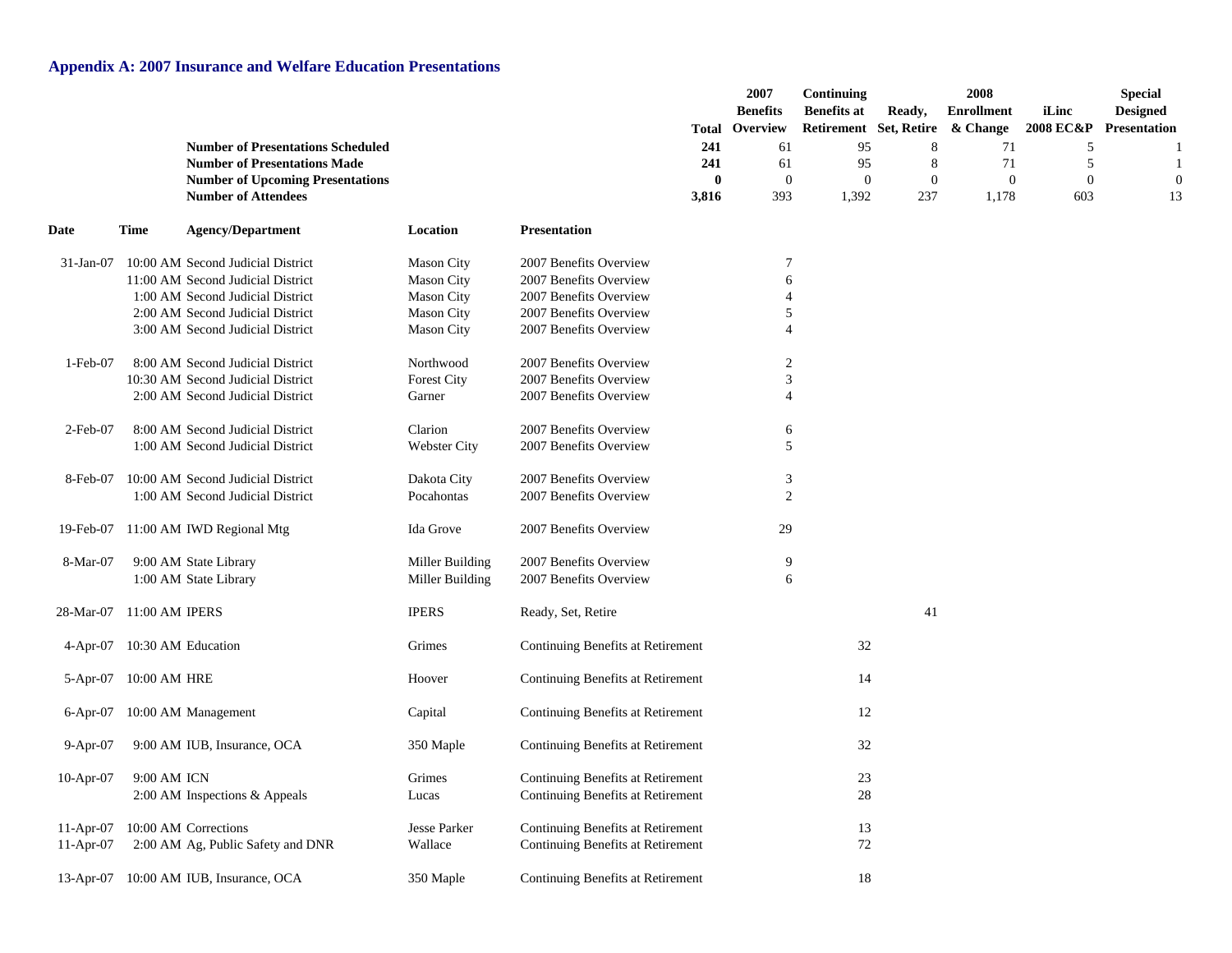|              |                |                                           |                       | Total                             | 2007<br><b>Benefits</b><br>Overview | Continuing<br><b>Benefits at</b><br>Retirement Set, Retire | Ready,       | 2008<br><b>Enrollment</b><br>& Change | iLinc<br>2008 EC&P | <b>Special</b><br><b>Designed</b><br>Presentation |
|--------------|----------------|-------------------------------------------|-----------------------|-----------------------------------|-------------------------------------|------------------------------------------------------------|--------------|---------------------------------------|--------------------|---------------------------------------------------|
|              |                | <b>Number of Presentations Scheduled</b>  |                       | 241                               | 61                                  | 95                                                         | $8\,$        | 71                                    | 5                  |                                                   |
|              |                | <b>Number of Presentations Made</b>       |                       | 241                               | 61                                  | 95                                                         | $8\,$        | 71                                    | 5                  |                                                   |
|              |                | <b>Number of Upcoming Presentations</b>   |                       | $\bf{0}$                          | $\mathbf{0}$                        | $\mathbf{0}$                                               | $\mathbf{0}$ | $\theta$                              | $\overline{0}$     |                                                   |
|              |                | <b>Number of Attendees</b>                |                       | 3,816                             | 393                                 | 1,392                                                      | 237          | 1,178                                 | 603                | 13                                                |
| Date         | Time           | <b>Agency/Department</b>                  | Location              | <b>Presentation</b>               |                                     |                                                            |              |                                       |                    |                                                   |
| 17-Apr-07    |                | 10:00 AM Economic Development             | 200 E Grand           | Continuing Benefits at Retirement |                                     | 23                                                         |              |                                       |                    |                                                   |
| $18-Apr-07$  | 9:00 AM Blind  |                                           | 524 4th St            | Continuing Benefits at Retirement |                                     | 25                                                         |              |                                       |                    |                                                   |
| 18-Apr-07    | 11:00 AM IPERS |                                           | <b>IPERS</b>          | Ready, Set, Retire                |                                     |                                                            | 33           |                                       |                    |                                                   |
| 19-Apr-07    | 1:00 AM DNR    |                                           | 401 SW 7th            | Continuing Benefits at Retirement |                                     | 11                                                         |              |                                       |                    |                                                   |
| $23$ -Apr-07 |                | 6:30 AM Glenwood Resource Center          | <b>Vistors Center</b> | 2007 Benefits Overview            | 6                                   |                                                            |              |                                       |                    |                                                   |
|              |                | 8:00 AM Glenwood Resource Center          | <b>Vistors Center</b> | 2007 Benefits Overview            | $\overline{c}$                      |                                                            |              |                                       |                    |                                                   |
|              |                | 9:30 AM Glenwood Resource Center          | <b>Vistors Center</b> | 2007 Benefits Overview            | 8                                   |                                                            |              |                                       |                    |                                                   |
|              |                | 11:00 AM Glenwood Resource Center         | <b>Vistors Center</b> | 2007 Benefits Overview            |                                     |                                                            |              |                                       |                    |                                                   |
|              |                | 1:00 AM Glenwood Resource Center          | <b>Vistors Center</b> | Continuing Benefits at Retirement |                                     | 9                                                          |              |                                       |                    |                                                   |
|              |                | 2:30 AM Glenwood Resource Center          | Vistors Center        | Continuing Benefits at Retirement |                                     | $\boldsymbol{7}$                                           |              |                                       |                    |                                                   |
|              |                | 4:00 AM Glenwood Resource Center          | Vistors Center        | Continuing Benefits at Retirement |                                     | 2                                                          |              |                                       |                    |                                                   |
| $24$ -Apr-07 |                | 6:30 AM Glenwood Resource Center          | Vistors Center        | Continuing Benefits at Retirement |                                     | 6                                                          |              |                                       |                    |                                                   |
|              |                | 8:00 AM Glenwood Resource Center          | <b>Vistors Center</b> | Continuing Benefits at Retirement |                                     | 6                                                          |              |                                       |                    |                                                   |
|              |                | 9:30 AM Glenwood Resource Center          | <b>Vistors Center</b> | Continuing Benefits at Retirement |                                     | 4                                                          |              |                                       |                    |                                                   |
|              |                | 11:00 AM Glenwood Resource Center         | <b>Vistors Center</b> | Continuing Benefits at Retirement |                                     | 5                                                          |              |                                       |                    |                                                   |
|              |                | 1:00 AM Glenwood Resource Center          | <b>Vistors Center</b> | 2007 Benefits Overview            | 4                                   |                                                            |              |                                       |                    |                                                   |
|              |                | 2:00 AM Glenwood Resource Center          | <b>Vistors Center</b> | Continuing Benefits at Retirement |                                     | $\overline{4}$                                             |              |                                       |                    |                                                   |
|              |                | 3:00 AM Glenwood Resource Center          | <b>Vistors Center</b> | 2007 Benefits Overview            | $\overline{c}$                      |                                                            |              |                                       |                    |                                                   |
|              |                | 4:00 AM Glenwood Resource Center          | <b>Vistors Center</b> | Continuing Benefits at Retirement |                                     | 1                                                          |              |                                       |                    |                                                   |
| $26$ -Apr-07 |                | 9:30 AM Dept of Revenue Annual Mtg        | Marshalltown          | 2007 Benefits Overview            | 38                                  |                                                            |              |                                       |                    |                                                   |
|              |                | 1-May-07 11:00 AM Law Enforcement Academy | Camp Dodge            | Continuing Benefits at Retirement |                                     | 6                                                          |              |                                       |                    |                                                   |
|              |                | 1:00 AM Law Enforcement Academy           | Camp Dodge            | Continuing Benefits at Retirement |                                     | 3                                                          |              |                                       |                    |                                                   |
| $2-May-07$   |                | 6:30 AM Clarinda Treatment Complex        | <b>ICN Classroom</b>  | Continuing Benefits at Retirement |                                     | 6                                                          |              |                                       |                    |                                                   |
|              |                | 8:00 AM Clarinda Treatment Complex        | <b>ICN Classroom</b>  | Continuing Benefits at Retirement |                                     | 11                                                         |              |                                       |                    |                                                   |
|              |                | 9:30 AM Clarinda Treatment Complex        | <b>ICN Classroom</b>  | Continuing Benefits at Retirement |                                     | 9                                                          |              |                                       |                    |                                                   |
|              |                | 11:00 AM Clarinda Treatment Complex       | <b>ICN Classroom</b>  | Continuing Benefits at Retirement |                                     | 6                                                          |              |                                       |                    |                                                   |
|              |                | 1:00 AM Clarinda Treatment Complex        | <b>ICN Classroom</b>  | Continuing Benefits at Retirement |                                     | 5                                                          |              |                                       |                    |                                                   |
|              |                | 2:30 AM Clarinda Treatment Complex        | <b>ICN Classroom</b>  | Continuing Benefits at Retirement |                                     | 8                                                          |              |                                       |                    |                                                   |
| $3-May-07$   |                | 10:00 AM IA Civil Rights Commission       | Grimes                | Continuing Benefits at Retirement |                                     | 10                                                         |              |                                       |                    |                                                   |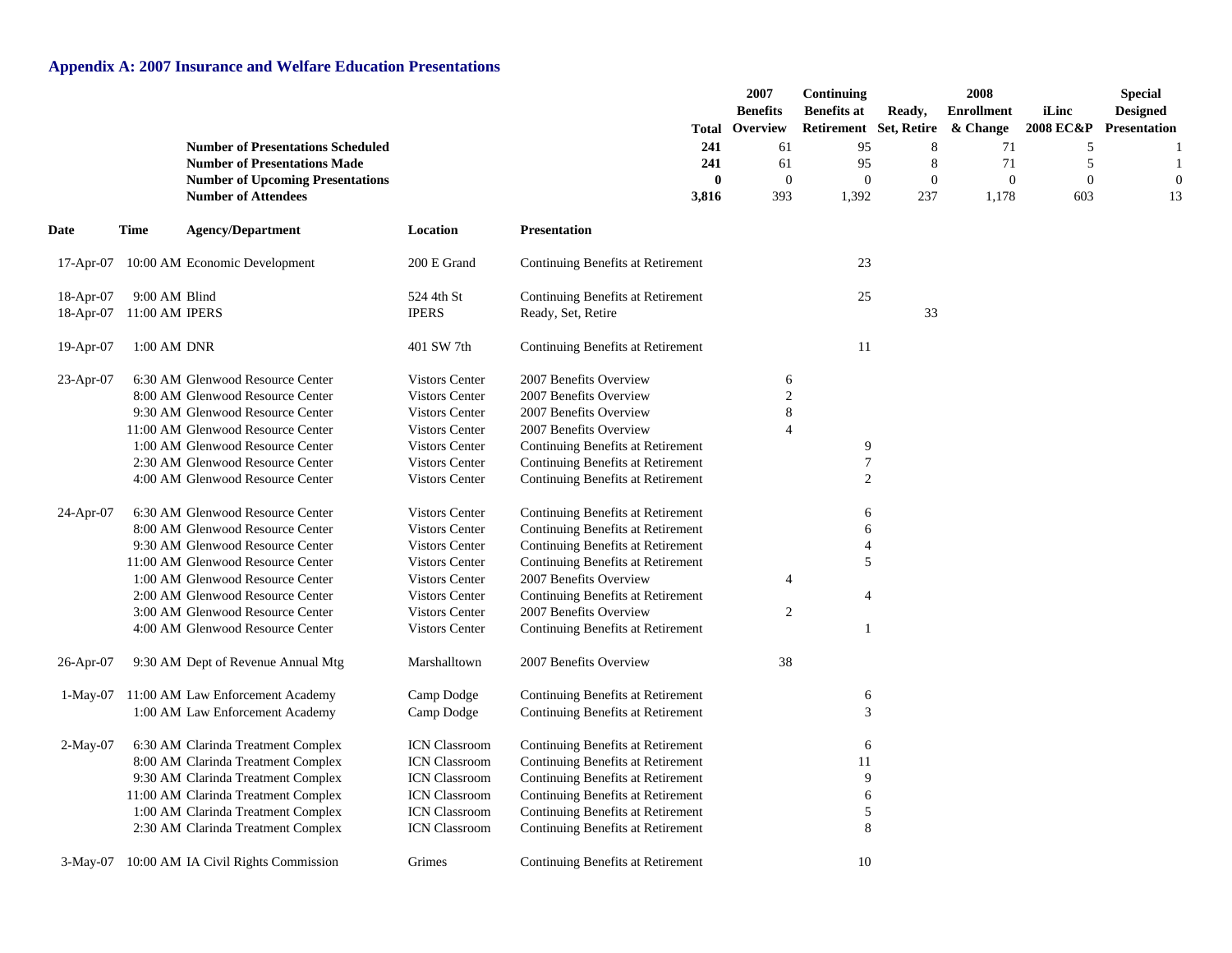|                  |                          |                                                                                 |                          |                                                                        |                   | 2007<br><b>Benefits</b><br><b>Total Overview</b> | Continuing<br><b>Benefits at</b><br>Retirement Set, Retire | Ready,                  | 2008<br><b>Enrollment</b><br>& Change | iLinc<br>2008 EC&P  | <b>Special</b><br><b>Designed</b><br><b>Presentation</b> |
|------------------|--------------------------|---------------------------------------------------------------------------------|--------------------------|------------------------------------------------------------------------|-------------------|--------------------------------------------------|------------------------------------------------------------|-------------------------|---------------------------------------|---------------------|----------------------------------------------------------|
|                  |                          | <b>Number of Presentations Scheduled</b><br><b>Number of Presentations Made</b> |                          |                                                                        | 241<br>241        | 61<br>61                                         | 95<br>95                                                   | 8<br>8                  | 71<br>71                              | 5<br>5              |                                                          |
|                  |                          | <b>Number of Upcoming Presentations</b><br><b>Number of Attendees</b>           |                          |                                                                        | $\bf{0}$<br>3,816 | $\boldsymbol{0}$<br>393                          | $\mathbf{0}$<br>1,392                                      | $\boldsymbol{0}$<br>237 | $\boldsymbol{0}$<br>1,178             | $\mathbf{0}$<br>603 | 13                                                       |
| Date<br>4-May-07 | <b>Time</b>              | <b>Agency/Department</b><br>9:30 AM DNR - Iowa Geological Survey                | Location<br>Iowa City    | <b>Presentation</b><br>Continuing Benefits at Retirement               |                   |                                                  | 11                                                         |                         |                                       |                     |                                                          |
| $7-May-07$       |                          | 1:00 AM Sixth Judicial CBC                                                      | Cedar Rapids             | 2007 Benefits Overview                                                 |                   | 30                                               |                                                            |                         |                                       |                     |                                                          |
|                  |                          | 2:30 AM Sixth Judicial CBC                                                      | Cedar Rapids             | Continuing Benefits at Retirement                                      |                   |                                                  | 30                                                         |                         |                                       |                     |                                                          |
| 8-May-07         |                          | 2:00 AM Inspections & Appeals                                                   | Holiday Inn              | Continuing Benefits at Retirement                                      |                   |                                                  | 23                                                         |                         |                                       |                     |                                                          |
| 9-May-07         |                          | 6:30 AM Corrections                                                             | <b>Ft Madison</b>        | Continuing Benefits at Retirement                                      |                   |                                                  | 3                                                          |                         |                                       |                     |                                                          |
|                  |                          | 8:00 AM Corrections                                                             | Ft Madison               | Continuing Benefits at Retirement                                      |                   |                                                  | $8\,$                                                      |                         |                                       |                     |                                                          |
|                  |                          | 9:30 AM Corrections                                                             | Ft Madison               | Continuing Benefits at Retirement                                      |                   |                                                  | 10                                                         |                         |                                       |                     |                                                          |
|                  |                          | 11:00 AM Corrections                                                            | Ft Madison               | Continuing Benefits at Retirement                                      |                   |                                                  | 14                                                         |                         |                                       |                     |                                                          |
|                  |                          | 1:00 AM Corrections<br>2:30 AM Corrections                                      | Ft Madison               | Continuing Benefits at Retirement                                      |                   |                                                  | 24<br>$\mathbf{1}$                                         |                         |                                       |                     |                                                          |
|                  |                          | 4:00 AM Corrections                                                             | Ft Madison<br>Ft Madison | Continuing Benefits at Retirement<br>Continuing Benefits at Retirement |                   |                                                  | 1                                                          |                         |                                       |                     |                                                          |
|                  |                          |                                                                                 |                          |                                                                        |                   |                                                  |                                                            |                         |                                       |                     |                                                          |
| $10$ -May-07     | 9:00 AM DHS              |                                                                                 | Cedar Rapids             | Continuing Benefits at Retirement                                      |                   |                                                  | 14                                                         |                         |                                       |                     |                                                          |
| $15$ -May-07     | 9:00 AM DNR              |                                                                                 | Atlantic                 | Continuing Benefits at Retirement                                      |                   |                                                  | 12                                                         |                         |                                       |                     |                                                          |
|                  | 10:30 AM DNR             |                                                                                 | Atlantic                 | 2007 Benefits Overview                                                 |                   | 13                                               |                                                            |                         |                                       |                     |                                                          |
|                  | 16-May-07 11:00 AM IPERS |                                                                                 | <b>IPERS</b>             | Ready, Set, Retire                                                     |                   |                                                  |                                                            | 39                      |                                       |                     |                                                          |
| 17-May-07        |                          | 9:00 AM Iowa Veterans Home                                                      | Marshalltown             | Continuing Benefits at Retirement                                      |                   |                                                  | 8                                                          |                         |                                       |                     |                                                          |
|                  |                          | 10:30 AM Iowa Veterans Home                                                     | Marshalltown             | Continuing Benefits at Retirement                                      |                   |                                                  | 21                                                         |                         |                                       |                     |                                                          |
|                  |                          | 1:30 AM Iowa Veterans Home                                                      | Marshalltown             | Continuing Benefits at Retirement                                      |                   |                                                  | 24                                                         |                         |                                       |                     |                                                          |
|                  |                          | 3:00 AM Iowa Veterans Home                                                      | Marshalltown             | Continuing Benefits at Retirement                                      |                   |                                                  | 10                                                         |                         |                                       |                     |                                                          |
| $21-May-07$      | 9:00 AM DHS              |                                                                                 | <b>Mason City</b>        | Continuing Benefits at Retirement                                      |                   |                                                  | 26                                                         |                         |                                       |                     |                                                          |
| 22-May-07        | 9:00 AM DHS              |                                                                                 | Ottumwa                  | Continuing Benefits at Retirement                                      |                   |                                                  | 23                                                         |                         |                                       |                     |                                                          |
| 24-May-07        |                          | 10:00 AM Human Rights                                                           | Lucas                    | Continuing Benefits at Retirement                                      |                   |                                                  | 16                                                         |                         |                                       |                     |                                                          |
| $31-May-07$      | 1:30 AM Revenue          |                                                                                 | Hoover                   | 2007 Benefits Overview                                                 |                   | 28                                               |                                                            |                         |                                       |                     |                                                          |
| 1-Jun-07         | 10:00 AM DNR             |                                                                                 | <b>Mason City</b>        | Continuing Benefits at Retirement                                      |                   |                                                  | 12                                                         |                         |                                       |                     |                                                          |
| $5$ -Jun-07      | 9:00 AM IPERS            |                                                                                 | Des Moines               | Continuing Benefits at Retirement                                      |                   |                                                  | 20                                                         |                         |                                       |                     |                                                          |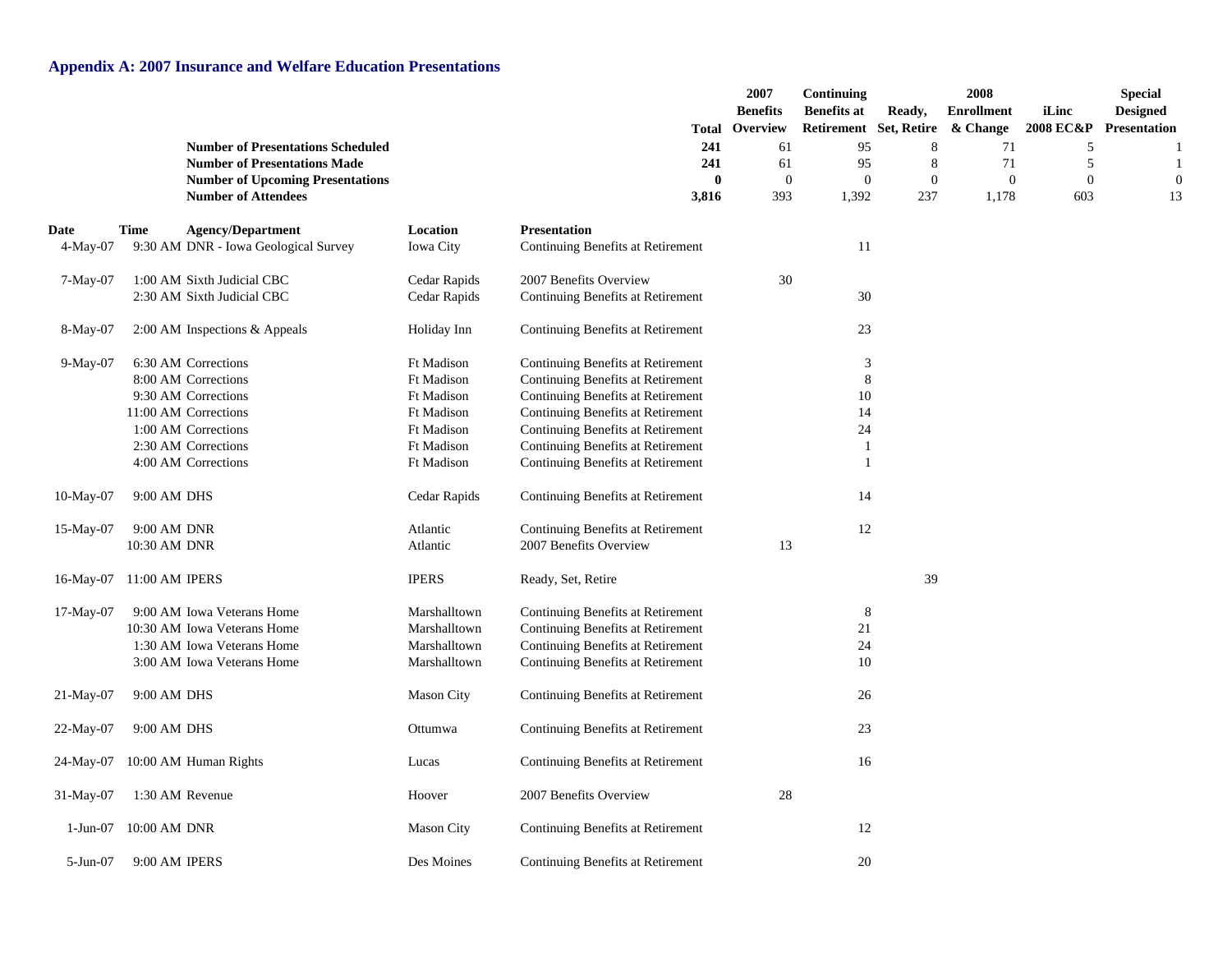|              |                  |                                          |                       |                                   | 2007<br><b>Benefits</b> | Continuing<br><b>Benefits at</b> | Ready,       | 2008<br><b>Enrollment</b> | iLinc        | <b>Special</b><br><b>Designed</b> |
|--------------|------------------|------------------------------------------|-----------------------|-----------------------------------|-------------------------|----------------------------------|--------------|---------------------------|--------------|-----------------------------------|
|              |                  |                                          |                       | Total                             | Overview                | Retirement Set, Retire           |              | & Change                  | 2008 EC&P    | Presentation                      |
|              |                  | <b>Number of Presentations Scheduled</b> |                       | 241                               | 61                      | 95                               | 8            | 71                        | 5            |                                   |
|              |                  | <b>Number of Presentations Made</b>      |                       | 241                               | 61                      | 95                               | 8            | 71                        | 5            |                                   |
|              |                  | <b>Number of Upcoming Presentations</b>  |                       | $\bf{0}$                          | $\boldsymbol{0}$        | $\boldsymbol{0}$                 | $\mathbf{0}$ | $\boldsymbol{0}$          | $\mathbf{0}$ |                                   |
|              |                  | <b>Number of Attendees</b>               |                       | 3,816                             | 393                     | 1,392                            | 237          | 1,178                     | 603          | 13                                |
| Date         | <b>Time</b>      | <b>Agency/Department</b>                 | Location              | <b>Presentation</b>               |                         |                                  |              |                           |              |                                   |
| $6$ -Jun-07  | 9:00 AM DHS      |                                          | Davenport             | Continuing Benefits at Retirement |                         | 18                               |              |                           |              |                                   |
|              | 10:30 AM DHS     |                                          | Davenport             | Continuing Benefits at Retirement |                         | 6                                |              |                           |              |                                   |
|              | 1:00 AM DHS      |                                          | Muscatine             | Continuing Benefits at Retirement |                         | $\overline{2}$                   |              |                           |              |                                   |
| $7-Jun-07$   | 9:00 AM DHS      |                                          | Burlington            | Continuing Benefits at Retirement |                         | 11                               |              |                           |              |                                   |
|              | 11:00 AM DHS     |                                          | Ft Madison            | Continuing Benefits at Retirement |                         | 9                                |              |                           |              |                                   |
|              | 1:00 AM DHS      |                                          | Mt Pleasant           | Continuing Benefits at Retirement |                         | $\overline{c}$                   |              |                           |              |                                   |
| $12$ -Jun-07 | 10:00 AM Revenue |                                          | Hoover                | Continuing Benefits at Retirement |                         | 52                               |              |                           |              |                                   |
|              | 1:30 AM Library  |                                          | Library               | 2007 Benefits Overview            | 5                       |                                  |              |                           |              |                                   |
| $13$ -Jun-07 |                  | 10:00 AM Correctional Services           | <b>Council Bluffs</b> | Continuing Benefits at Retirement |                         | 22                               |              |                           |              |                                   |
| $14$ -Jun-07 |                  | 6:15 AM Woodward Resource Center         | Woodward              | Continuing Benefits at Retirement |                         | 11                               |              |                           |              |                                   |
|              |                  | 8:30 AM Woodward Resource Center         | Woodward              | Continuing Benefits at Retirement |                         | 19                               |              |                           |              |                                   |
|              |                  | 10:30 AM Woodward Resource Center        | Woodward              | Continuing Benefits at Retirement |                         | 19                               |              |                           |              |                                   |
|              |                  | 12:30 PM Woodward Resource Center        | Woodward              | Continuing Benefits at Retirement |                         | 12                               |              |                           |              |                                   |
|              |                  | 2:30 AM Woodward Resource Center         | Woodward              | Continuing Benefits at Retirement |                         | 19                               |              |                           |              |                                   |
| 19-Jun-07    | 8:30 AM DAS      |                                          | Hoover                | Continuing Benefits at Retirement |                         | 18                               |              |                           |              |                                   |
|              |                  | 2:00 AM Air National Guard               | Des Moines            | Continuing Benefits at Retirement |                         | 10                               |              |                           |              |                                   |
| 21-Jun-07    |                  | 10:30 AM Iowa Lottery                    | Des Moines            | Continuing Benefits at Retirement |                         | 119                              |              |                           |              |                                   |
|              | 1:00 AM DAS      |                                          | Hoover                | Continuing Benefits at Retirement |                         | 17                               |              |                           |              |                                   |
|              | 3:00 AM DAS      |                                          | Hoover                | Continuing Benefits at Retirement |                         | 8                                |              |                           |              |                                   |
| 25-Jun-07    |                  | 2:00 AM State Training School            | Eldora                | Continuing Benefits at Retirement |                         | 27                               |              |                           |              |                                   |
| 27-Jun-07    |                  | 9:00 AM Judicial District 1              | <b>Grundy Center</b>  | Continuing Benefits at Retirement |                         | $\mathfrak{2}$                   |              |                           |              |                                   |
|              |                  | 11:00 AM Judicial District 1             | Waterloo              | Continuing Benefits at Retirement |                         | 14                               |              |                           |              |                                   |
|              |                  | 1:00 AM Judicial District 1              | Waterloo              | Continuing Benefits at Retirement |                         | $\overline{4}$                   |              |                           |              |                                   |
|              |                  | 3:00 AM Judicial District 1              | Independence          | Continuing Benefits at Retirement |                         | 5                                |              |                           |              |                                   |
| 28-Jun-07    |                  | 9:00 AM Judicial District 1              | Dubuque               | Continuing Benefits at Retirement |                         | 8                                |              |                           |              |                                   |
|              |                  | 10:30 AM Judicial District 1             | Dubuque               | Continuing Benefits at Retirement |                         | 6                                |              |                           |              |                                   |
|              |                  | 1:00 AM Judicial District 1              | Manchester            | Continuing Benefits at Retirement |                         | 6                                |              |                           |              |                                   |
|              |                  | 3:00 AM Judicial District 1              | Elkader               | Continuing Benefits at Retirement |                         | $\overline{4}$                   |              |                           |              |                                   |
| 29-Jun-07    |                  | 8:30 AM Judicial District 1              | Decorah               | Continuing Benefits at Retirement |                         | 5                                |              |                           |              |                                   |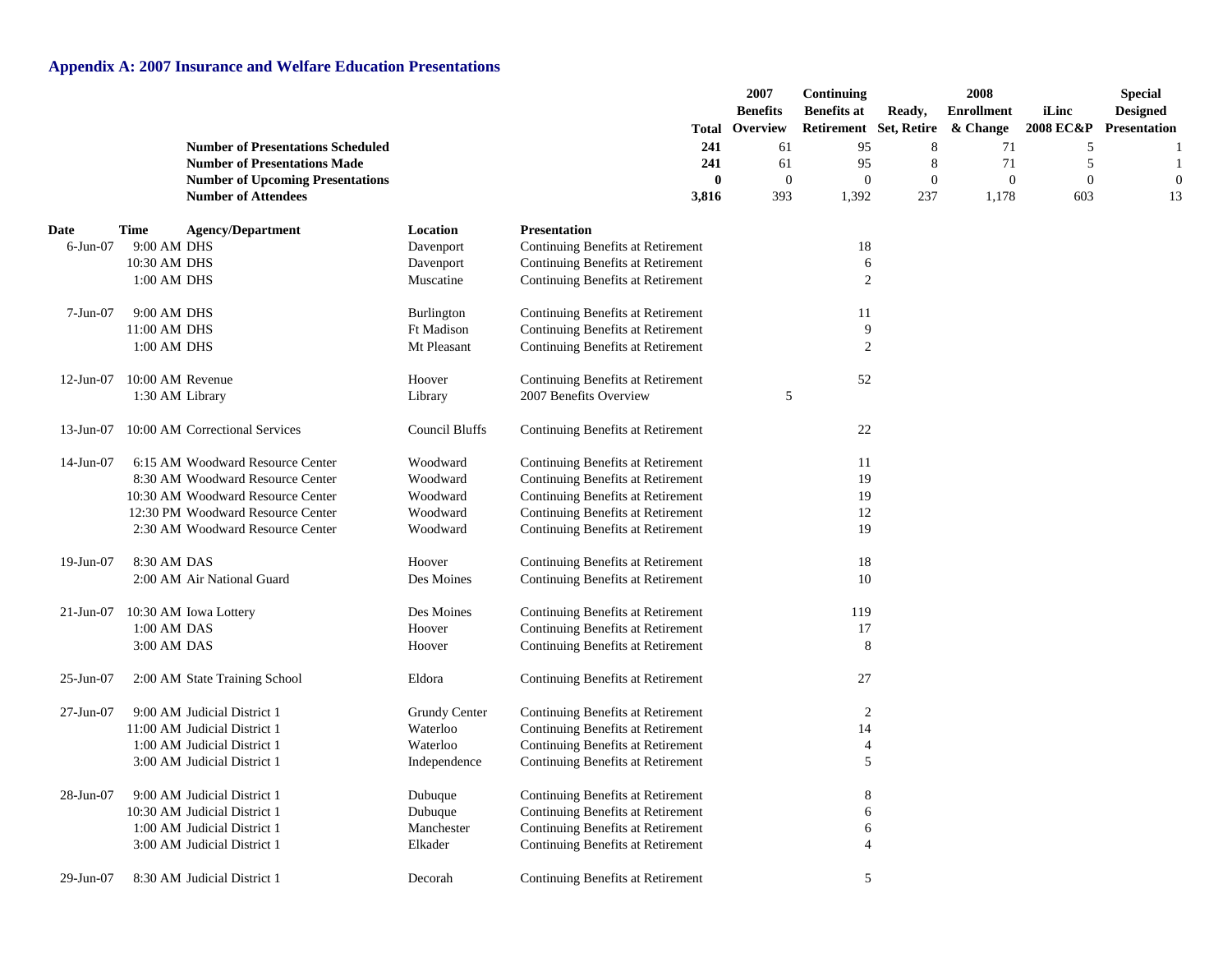|                  |                             |                                                                                                                                                          |                                                    | Total                                                                                                       | 2007<br><b>Benefits</b><br>Overview | Continuing<br><b>Benefits at</b><br>Retirement Set, Retire | Ready,                            | 2008<br><b>Enrollment</b><br>& Change | iLinc<br>2008 EC&P                | <b>Special</b><br><b>Designed</b><br><b>Presentation</b> |
|------------------|-----------------------------|----------------------------------------------------------------------------------------------------------------------------------------------------------|----------------------------------------------------|-------------------------------------------------------------------------------------------------------------|-------------------------------------|------------------------------------------------------------|-----------------------------------|---------------------------------------|-----------------------------------|----------------------------------------------------------|
|                  |                             | <b>Number of Presentations Scheduled</b><br><b>Number of Presentations Made</b><br><b>Number of Upcoming Presentations</b><br><b>Number of Attendees</b> |                                                    | 241<br>241<br>$\mathbf{0}$<br>3,816                                                                         | 61<br>61<br>$\boldsymbol{0}$<br>393 | 95<br>95<br>$\overline{0}$<br>1,392                        | 8<br>8<br>$\boldsymbol{0}$<br>237 | 71<br>71<br>$\overline{0}$<br>1,178   | 5<br>5<br>$\boldsymbol{0}$<br>603 | 13                                                       |
| <b>Date</b>      | <b>Time</b>                 | <b>Agency/Department</b><br>11:00 AM Judicial District 1                                                                                                 | Location<br>West Union                             | <b>Presentation</b><br>Continuing Benefits at Retirement                                                    |                                     | 1                                                          |                                   |                                       |                                   |                                                          |
| 10-Jul-07        | 10:30 AM DNR                |                                                                                                                                                          | Manchester                                         | Continuing Benefits at Retirement                                                                           |                                     | 7                                                          |                                   |                                       |                                   |                                                          |
| 18-Jul-07        | 1:00 AM IPERS               | 10:00 AM Public Defense                                                                                                                                  | Camp Dodge<br><b>IPERS</b>                         | Continuing Benefits at Retirement<br>Ready, Set, Retire                                                     |                                     | $\,8\,$                                                    | 20                                |                                       |                                   |                                                          |
| 20-Jul-07        |                             | 10:30 AM AFSCME Convention                                                                                                                               | Holiday Inn - DM                                   | 2007 Benefits Overview                                                                                      | 10                                  |                                                            |                                   |                                       |                                   |                                                          |
| 24-Jul-07        |                             | 8:00 AM Public Defense<br>10:00 AM Public Defense<br>1:00 AM Public Defense                                                                              | Sioux City AFB<br>Sioux City AFB<br>Sioux City AFB | Continuing Benefits at Retirement<br>Continuing Benefits at Retirement<br>Continuing Benefits at Retirement |                                     | 4<br>5<br>3                                                |                                   |                                       |                                   |                                                          |
| $25 -$ Jul $-07$ | 1:00 AM DHS                 |                                                                                                                                                          | Cherokee                                           | Continuing Benefits at Retirement                                                                           |                                     | 34                                                         |                                   |                                       |                                   |                                                          |
| 8-Aug-07         |                             | 10:00 AM Public Defense                                                                                                                                  | Camp Dodge                                         | Continuing Benefits at Retirement                                                                           |                                     | 20                                                         |                                   |                                       |                                   |                                                          |
| 22-Aug-07        | 11:00 AM IPERS              |                                                                                                                                                          | <b>IPERS</b>                                       | Ready, Set, Retire                                                                                          |                                     |                                                            | 31                                |                                       |                                   |                                                          |
| 28-Aug-07        |                             | 1:30 AM Iowa Finance Authority                                                                                                                           | 2015 Grand Ave                                     | Continuing Benefits at Retirement                                                                           |                                     | 16                                                         |                                   |                                       |                                   |                                                          |
| $5-Sep-07$       |                             | 2:00 AM State Accounting                                                                                                                                 | Hoover                                             | 2007 Benefits Overview                                                                                      | 27                                  |                                                            |                                   |                                       |                                   |                                                          |
| $10-Sep-07$      |                             | 2:00 AM Gaming & Racing Commission                                                                                                                       |                                                    | Adventureland Inn Continuing Benefits at Retirement                                                         |                                     | 57                                                         |                                   |                                       |                                   |                                                          |
| $20-Sep-07$      |                             | 2:00 AM Public Safety & DOT                                                                                                                              | Storm Lake                                         | Continuing Benefits at Retirement                                                                           |                                     | 6                                                          |                                   |                                       |                                   |                                                          |
| 26-Sep-07        | 1:00 AM IPERS               |                                                                                                                                                          | <b>IPERS</b>                                       | Ready, Set, Retire                                                                                          |                                     |                                                            | 31                                |                                       |                                   |                                                          |
| $27-Sep-07$      | 11:00 AM DHS<br>1:00 AM DHS |                                                                                                                                                          | Spenser<br>Spenser                                 | 2008 Enrollment and Change<br>Continuing Benefits at Retirement                                             |                                     | 28                                                         |                                   | $27\,$                                |                                   |                                                          |
| $1-Oct-07$       |                             | 9:00 AM Human Rights                                                                                                                                     | Lucas                                              | 2008 Enrollment and Change                                                                                  |                                     |                                                            |                                   | 30                                    |                                   |                                                          |
| $2$ -Oct-07      |                             | 1:00 AM Economic Development                                                                                                                             | 200 E Grand                                        | 2008 Enrollment and Change                                                                                  |                                     |                                                            |                                   | 31                                    |                                   |                                                          |
| $8-Oct-07$       |                             | 9:00 AM IWD Regional Mtg                                                                                                                                 | Spirit Lake                                        | <b>SLIP &amp; FSA</b>                                                                                       |                                     |                                                            |                                   |                                       |                                   | 13                                                       |
| $9-Oct-07$       |                             | 1:30 AM Inspect/Appeals & Public Health                                                                                                                  | Lucas                                              | 2008 Enrollment and Change                                                                                  |                                     |                                                            |                                   | 30                                    |                                   |                                                          |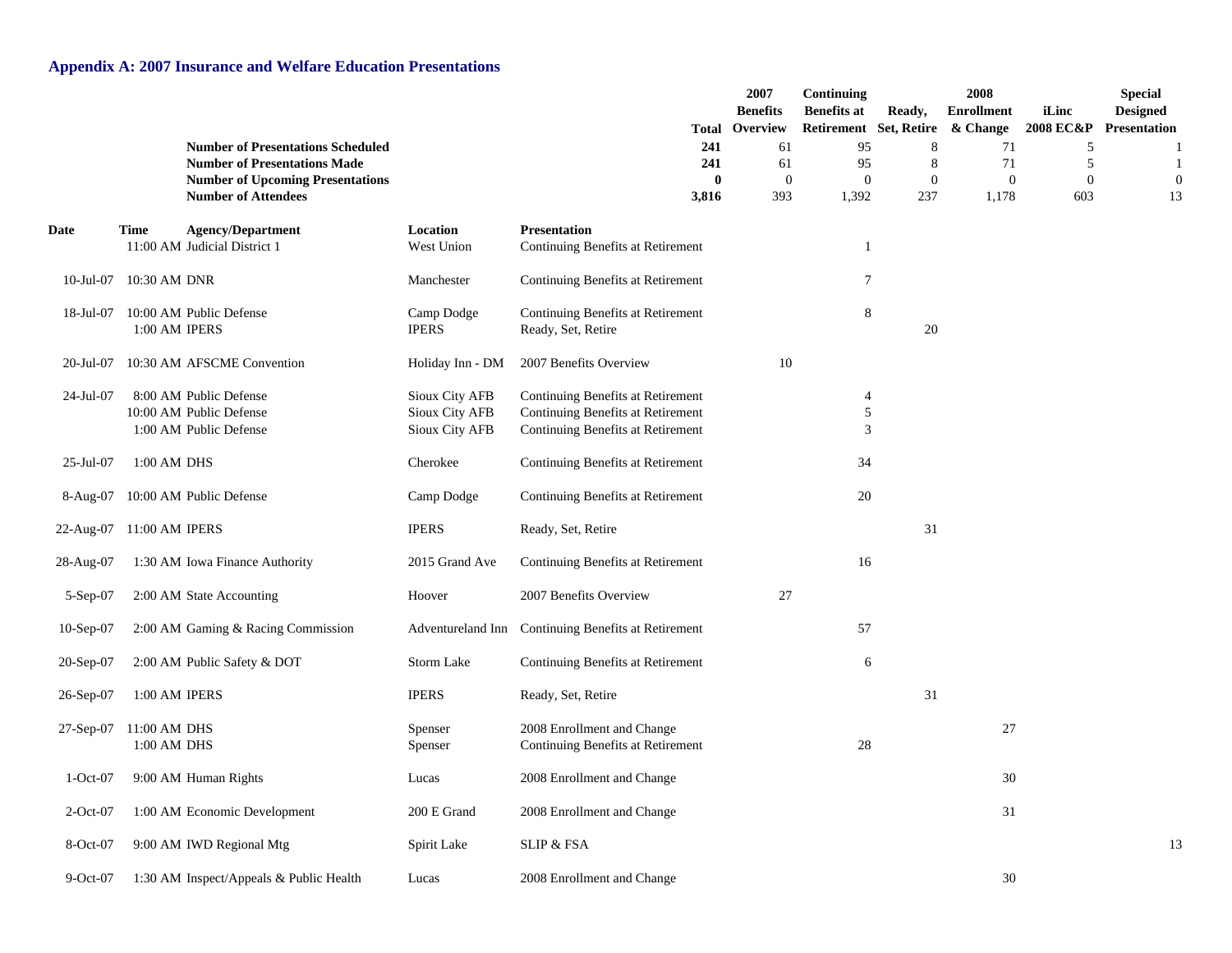|                        |                                |                                                                                                                                                                                    |                                                               |                                                                                                                                                    |                       | 2007<br><b>Benefits</b><br><b>Total Overview</b> | Continuing<br><b>Benefits at</b><br>Retirement Set, Retire | Ready,                | 2008<br><b>Enrollment</b><br>& Change    | iLinc<br>2008 EC&P    | <b>Special</b><br><b>Designed</b><br>Presentation |
|------------------------|--------------------------------|------------------------------------------------------------------------------------------------------------------------------------------------------------------------------------|---------------------------------------------------------------|----------------------------------------------------------------------------------------------------------------------------------------------------|-----------------------|--------------------------------------------------|------------------------------------------------------------|-----------------------|------------------------------------------|-----------------------|---------------------------------------------------|
|                        |                                | <b>Number of Presentations Scheduled</b><br><b>Number of Presentations Made</b>                                                                                                    |                                                               |                                                                                                                                                    | 241<br>241            | 61<br>61                                         | 95<br>95                                                   | 8<br>$\,8\,$          | 71<br>71                                 | 5<br>5                |                                                   |
|                        |                                | <b>Number of Upcoming Presentations</b><br><b>Number of Attendees</b>                                                                                                              |                                                               |                                                                                                                                                    | $\mathbf{0}$<br>3,816 | $\mathbf{0}$<br>393                              | $\theta$<br>1,392                                          | $\overline{0}$<br>237 | $\theta$<br>1,178                        | $\overline{0}$<br>603 | 13                                                |
| Date                   | <b>Time</b>                    | <b>Agency/Department</b>                                                                                                                                                           | Location                                                      | <b>Presentation</b>                                                                                                                                |                       |                                                  |                                                            |                       |                                          |                       |                                                   |
| 15-Oct-07              |                                | 9:00 AM Inspect/Appeals & Public Health                                                                                                                                            | Lucas                                                         | 2008 Enrollment and Change                                                                                                                         |                       |                                                  |                                                            |                       | 14                                       |                       |                                                   |
| 17-Oct-07              | 11:00 AM DNR                   | 9:00 AM Board of Nursing                                                                                                                                                           | Riverpoint<br>Wallace                                         | 2008 Enrollment and Change<br>2008 Enrollment and Change                                                                                           |                       |                                                  |                                                            |                       | 20<br>84                                 |                       |                                                   |
| 18-Oct-07              | 9:00 AM Blind<br>4:00 PM Blind | 11:00 AM DNR - Water Quality                                                                                                                                                       | 524 4th St<br>401 SW 7th St<br>524 4th St                     | 2008 Enrollment and Change<br>2008 Enrollment and Change<br>2008 Enrollment and Change                                                             |                       |                                                  |                                                            |                       | 38<br>19<br>12                           |                       |                                                   |
| 19-Oct-07              |                                | 1:30 AM Inspect/Appeals & Public Health                                                                                                                                            | Lucas                                                         | 2008 Enrollment and Change                                                                                                                         |                       |                                                  |                                                            |                       | 18                                       |                       |                                                   |
| 22-Oct-07              |                                | 6:15 AM Woodward Resource Center<br>8:30 AM Woodward Resource Center<br>10:30 AM Woodward Resource Center<br>12:30 PM Woodward Resource Center<br>2:30 AM Woodward Resource Center | Woodward<br>Woodward<br>Woodward<br>Woodward<br>Woodward      | 2008 Enrollment and Change<br>2008 Enrollment and Change<br>2008 Enrollment and Change<br>2008 Enrollment and Change<br>2008 Enrollment and Change |                       |                                                  |                                                            |                       | $\boldsymbol{0}$<br>11<br>24<br>10<br>11 |                       |                                                   |
| $23-Oct-07$            | 1:00 PM CBC                    | 9:00 AM Inspect/Appeals & Public Health                                                                                                                                            | Lucas<br>Fairfield                                            | 2008 Enrollment and Change<br>2008 Enrollment and Change                                                                                           |                       |                                                  |                                                            |                       | 40<br>8                                  |                       |                                                   |
| 24-Oct-07              |                                | 9:00 AM IA College Student Aid Commission<br>2:30 PM Education                                                                                                                     | 200 10th, 4th Fl<br>Grimes                                    | 2008 Enrollment and Change<br>2008 Enrollment and Change                                                                                           |                       |                                                  |                                                            |                       | 11<br>43                                 |                       |                                                   |
| 25-Oct-07<br>25-Oct-07 |                                | 9:00 AM Dept of Mgmt<br>1:00 PM Vocational Rehab                                                                                                                                   | Capital<br>Parker                                             | 2008 Enrollment and Change<br>2008 Enrollment and Change                                                                                           |                       |                                                  |                                                            |                       | 20<br>23                                 |                       |                                                   |
| 26-Oct-07              | 8:30 AM DAS                    | 11:00 AM Iowa Finance Authority<br>1:00 PM iLinc Presentation                                                                                                                      | <b>CCM</b><br>2015 Grand                                      | 2008 Enrollment and Change<br>2008 Enrollment and Change<br>2008 Enrollment and Change                                                             |                       |                                                  |                                                            |                       | $\overline{7}$<br>24                     |                       | 174 (estimate)                                    |
| 29-Oct-07              |                                | 9:00 AM Judicial District 6<br>11:00 AM Judicial District 6<br>1:00 AM Judicial District 6<br>3:00 PM Judicial District 6                                                          | Cedar Rapids<br>Cedar Rapids<br>Iowa City<br><b>Iowa City</b> | 2008 Enrollment and Change<br>2008 Enrollment and Change<br>2008 Enrollment and Change<br>2008 Enrollment and Change                               |                       |                                                  |                                                            |                       | 20<br>18<br>18<br>16                     |                       |                                                   |
| 30-Oct-07              |                                | 9:00 AM Judicial District 6<br>1:00 AM Judicial District 6                                                                                                                         | Anamosa<br>Vinton                                             | 2008 Enrollment and Change<br>2008 Enrollment and Change                                                                                           |                       |                                                  |                                                            |                       | 8<br>5                                   |                       |                                                   |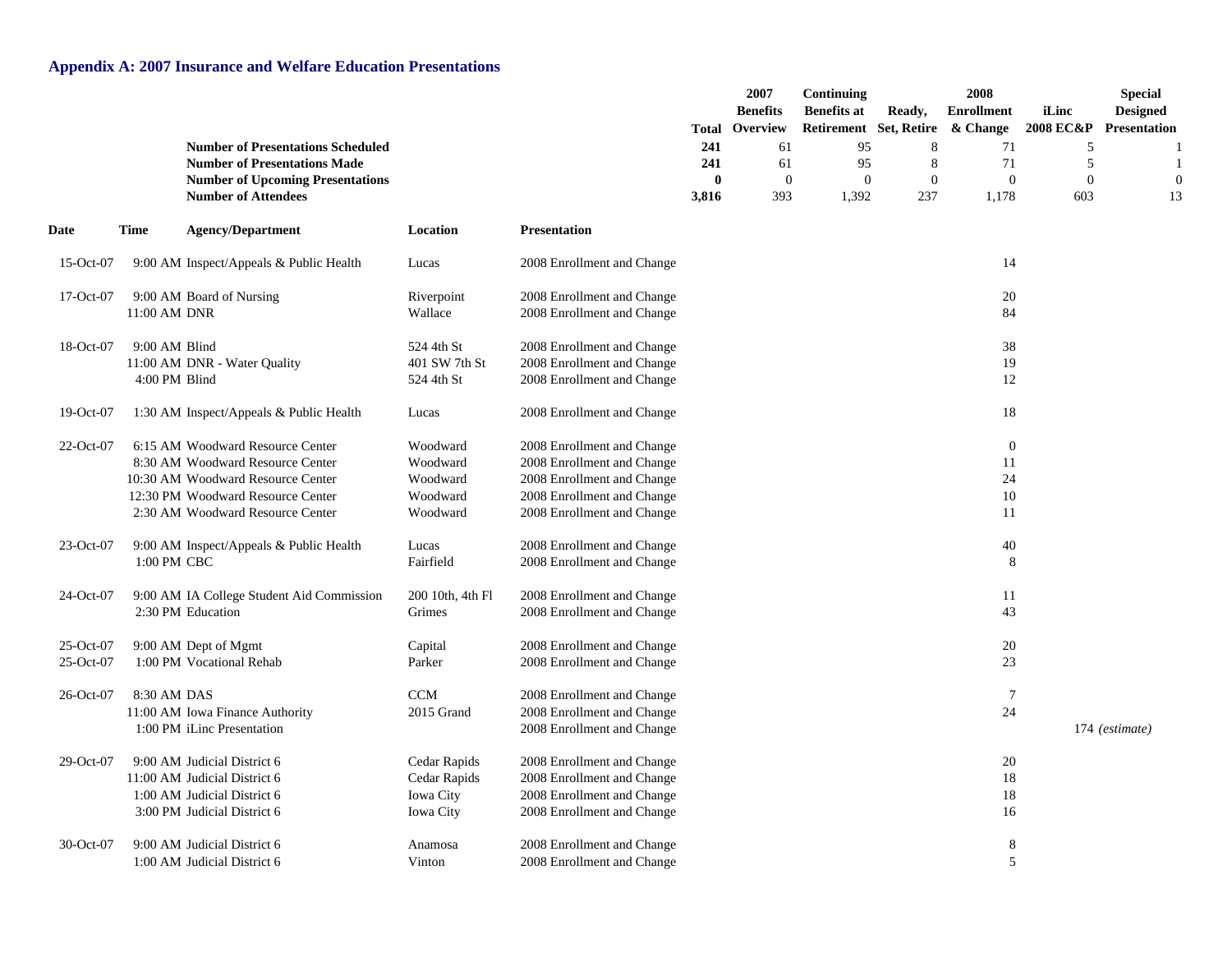|            |                  |                                                                       |              |                                   | Total             | 2007<br><b>Benefits</b><br>Overview<br>61 | Continuing<br><b>Benefits at</b><br>Retirement Set, Retire | Ready,                | 2008<br><b>Enrollment</b><br>& Change | iLinc<br><b>2008 EC&amp;P</b> | <b>Special</b><br><b>Designed</b><br>Presentation |
|------------|------------------|-----------------------------------------------------------------------|--------------|-----------------------------------|-------------------|-------------------------------------------|------------------------------------------------------------|-----------------------|---------------------------------------|-------------------------------|---------------------------------------------------|
|            |                  | <b>Number of Presentations Scheduled</b>                              |              |                                   | 241               |                                           | 95                                                         | 8                     | 71                                    | 5                             |                                                   |
|            |                  | <b>Number of Presentations Made</b>                                   |              |                                   | 241               | 61                                        | 95                                                         | 8                     | 71                                    | 5                             |                                                   |
|            |                  | <b>Number of Upcoming Presentations</b><br><b>Number of Attendees</b> |              |                                   | $\bf{0}$<br>3,816 | $\mathbf{0}$<br>393                       | $\theta$<br>1,392                                          | $\overline{0}$<br>237 | $\overline{0}$<br>1,178               | $\overline{0}$<br>603         | 13                                                |
| Date       | <b>Time</b>      | <b>Agency/Department</b>                                              | Location     | <b>Presentation</b>               |                   |                                           |                                                            |                       |                                       |                               |                                                   |
| 31-Oct-07  |                  | 9:00 AM Judicial District 6                                           | Marengo      | 2008 Enrollment and Change        |                   |                                           |                                                            |                       | $\overline{4}$                        |                               |                                                   |
|            |                  | 1:00 AM Judicial District 6                                           | Toledo       | 2008 Enrollment and Change        |                   |                                           |                                                            |                       | $\,8\,$                               |                               |                                                   |
| $1-Nov-07$ |                  | 6:30 AM DOC/DHS                                                       | Clarinda     | 2008 Enrollment and Change        |                   |                                           |                                                            |                       | $\overline{1}$                        |                               |                                                   |
|            |                  | 8:00 AM DOC/DHS                                                       | Clarinda     | 2008 Enrollment and Change        |                   |                                           |                                                            |                       | 6                                     |                               |                                                   |
|            |                  | 9:30 AM DOC/DHS                                                       | Clarinda     | 2008 Enrollment and Change        |                   |                                           |                                                            |                       | 8                                     |                               |                                                   |
|            |                  | 11:00 AM DOC/DHS                                                      | Clarinda     | 2008 Enrollment and Change        |                   |                                           |                                                            |                       | 8                                     |                               |                                                   |
|            |                  | 1:00 AM DOC/DHS                                                       | Clarinda     | 2008 Enrollment and Change        |                   |                                           |                                                            |                       | 14                                    |                               |                                                   |
|            |                  | 2:30 AM DOC/DHS                                                       | Clarinda     | 2008 Enrollment and Change        |                   |                                           |                                                            |                       | 13                                    |                               |                                                   |
| $2-Nov-07$ |                  | 9:00 AM Public Safety                                                 | <b>DPS</b>   | 2008 Enrollment and Change        |                   |                                           |                                                            |                       | 9                                     |                               |                                                   |
|            |                  | 11:00 AM Public Safety                                                | <b>DPS</b>   | 2008 Enrollment and Change        |                   |                                           |                                                            |                       | $\ensuremath{\mathfrak{Z}}$           |                               |                                                   |
|            |                  | 2:00 PM Iowa Veterans Home                                            | Marshalltown | 2008 Enrollment and Change        |                   |                                           |                                                            |                       | 15                                    |                               |                                                   |
| $5-Nov-07$ |                  | 8:30 AM iLinc Presentation                                            |              | 2008 Enrollment and Change        |                   |                                           |                                                            |                       |                                       |                               | $104$ (estimate)                                  |
|            |                  | 10:00 AM Drug Contol Policy                                           | 401 SW 7th   | 2008 Enrollment and Change        |                   |                                           |                                                            |                       | 8                                     |                               |                                                   |
|            |                  | 11:30 AM Education                                                    | Grimes       | 2008 Enrollment and Change        |                   |                                           |                                                            |                       | 33                                    |                               |                                                   |
|            |                  | 1:30 PM Governor's Office                                             | Capitol      | 2008 Enrollment and Change        |                   |                                           |                                                            |                       | 8                                     |                               |                                                   |
|            | 3:00 PM DAS      |                                                                       | Hoover       | 2008 Enrollment and Change        |                   |                                           |                                                            |                       | 34                                    |                               |                                                   |
| $6-Nov-07$ |                  | 9:00 AM Iowa Finance Authority                                        | 2015 Grand   | 2008 Enrollment and Change        |                   |                                           |                                                            |                       | 27                                    |                               |                                                   |
|            |                  | 11:00 AM Public Safety                                                | <b>DPS</b>   | 2008 Enrollment and Change        |                   |                                           |                                                            |                       | $\overline{4}$                        |                               |                                                   |
|            |                  | 1:00 PM iLinc Presentation                                            |              | 2008 Enrollment and Change        |                   |                                           |                                                            |                       |                                       |                               | 103 (estimate)                                    |
|            |                  | 3:00 PM Public Safety                                                 | <b>DPS</b>   | 2008 Enrollment and Change        |                   |                                           |                                                            |                       | $\tau$                                |                               |                                                   |
| $7-Nov-07$ | 8:30 AM IPTV     |                                                                       | Johnson      | 2008 Enrollment and Change        |                   |                                           |                                                            |                       | 25                                    |                               |                                                   |
|            | 11:00 AM IPERS   |                                                                       | <b>IPERS</b> | Ready, Set, Retire                |                   |                                           |                                                            | 42                    |                                       |                               |                                                   |
|            |                  | 2:00 PM Iowa Veterans Home                                            | Marshalltown | 2008 Enrollment and Change        |                   |                                           |                                                            |                       | 11                                    |                               |                                                   |
|            |                  | 3:30 PM Iowa Veterans Home                                            | Marshalltown | 2008 Enrollment and Change        |                   |                                           |                                                            |                       | $\mathbf{0}$                          |                               |                                                   |
| 8-Nov-07   | 9:00 AM DHS      |                                                                       | Sioux City   | 2008 Enrollment and Change        |                   |                                           |                                                            |                       | 33                                    |                               |                                                   |
|            | 10:15 AM DHS     |                                                                       | Sioux City   | Continuing Benefits at Retirement |                   |                                           | 26                                                         |                       |                                       |                               |                                                   |
|            | 1:00 PM CBC      |                                                                       | Sioux City   | 2008 Enrollment and Change        |                   |                                           |                                                            |                       | $\boldsymbol{0}$                      |                               |                                                   |
| $9-Nov-07$ | 8:30 AM DAS      |                                                                       | Hoover       | 2008 Enrollment and Change        |                   |                                           |                                                            |                       | 22                                    |                               |                                                   |
|            | 10:00 AM DAS     |                                                                       | Hoover       | 2008 Enrollment and Change        |                   |                                           |                                                            |                       | 19                                    |                               |                                                   |
|            | 12:00 PM Revenue |                                                                       | Hoover       | 2008 Enrollment and Change        |                   |                                           |                                                            |                       | 15                                    |                               |                                                   |
|            |                  | 2:00 PM Attorney General                                              | Hoover       | 2008 Enrollment and Change        |                   |                                           |                                                            |                       | 5                                     |                               |                                                   |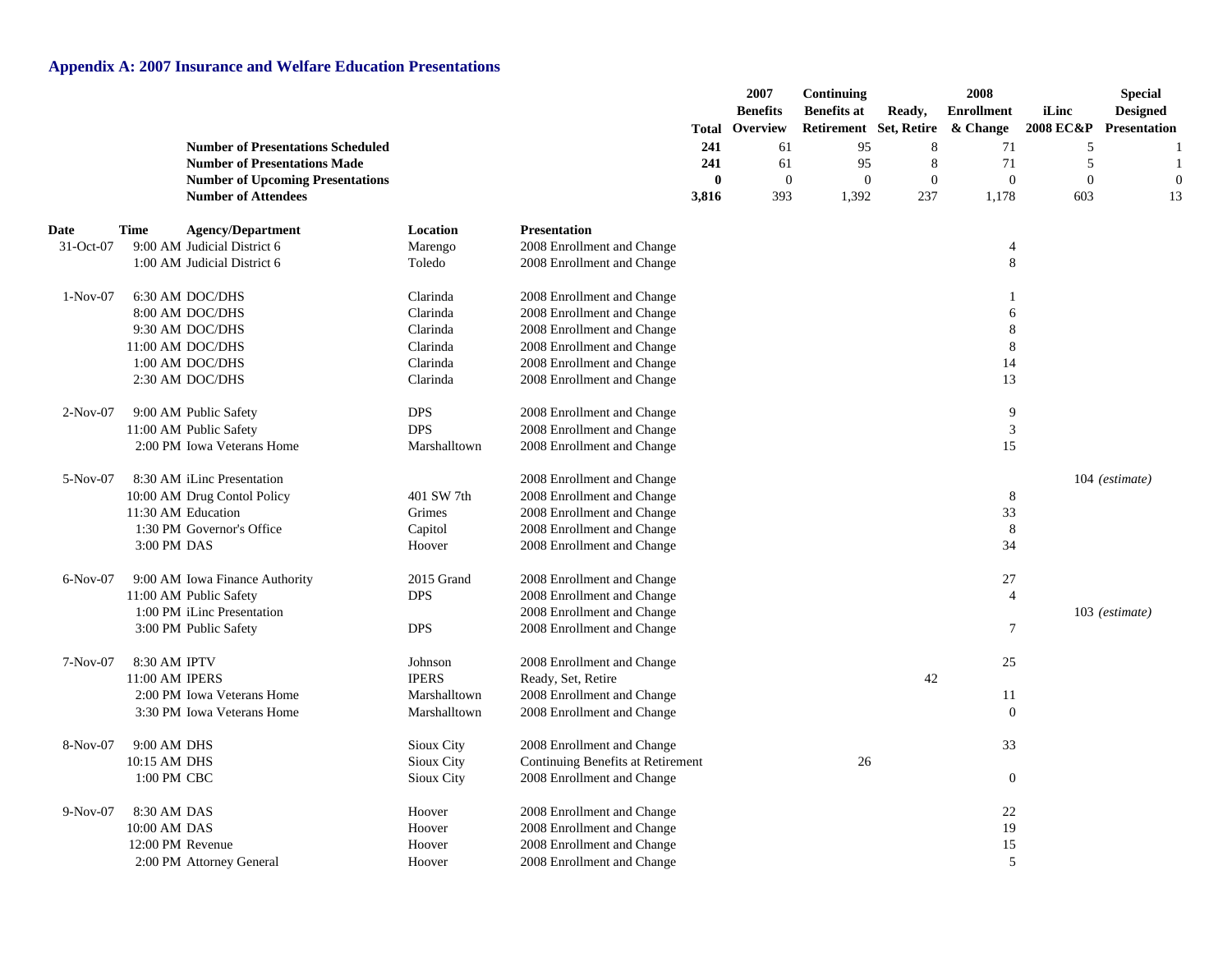|             |              |                                          |                       |                            | Total | 2007<br><b>Benefits</b><br>Overview | Continuing<br><b>Benefits at</b><br>Retirement Set, Retire | Ready,   | 2008<br><b>Enrollment</b><br>& Change | iLinc<br>2008 EC&P | <b>Special</b><br><b>Designed</b><br><b>Presentation</b> |
|-------------|--------------|------------------------------------------|-----------------------|----------------------------|-------|-------------------------------------|------------------------------------------------------------|----------|---------------------------------------|--------------------|----------------------------------------------------------|
|             |              | <b>Number of Presentations Scheduled</b> |                       |                            | 241   | 61                                  | 95                                                         | 8        | 71                                    | 5                  |                                                          |
|             |              | <b>Number of Presentations Made</b>      |                       |                            | 241   | 61                                  | 95                                                         | 8        | 71                                    | 5                  |                                                          |
|             |              | <b>Number of Upcoming Presentations</b>  |                       |                            | 0     | $\overline{0}$                      | 0                                                          | $\theta$ | $\theta$                              | $\Omega$           |                                                          |
|             |              | <b>Number of Attendees</b>               |                       |                            | 3,816 | 393                                 | 1,392                                                      | 237      | 1,178                                 | 603                | 13                                                       |
| <b>Date</b> | <b>Time</b>  | <b>Agency/Department</b>                 | Location              | <b>Presentation</b>        |       |                                     |                                                            |          |                                       |                    |                                                          |
| 13-Nov-07   |              | 1:45 PM School for the Deaf              | <b>Council Bluffs</b> | 2008 Enrollment and Change |       |                                     |                                                            |          | 17                                    |                    |                                                          |
|             |              | 3:15 PM School for the Deaf              | <b>Council Bluffs</b> | 2008 Enrollment and Change |       |                                     |                                                            |          | 10                                    |                    |                                                          |
| 14-Nov-07   |              | 8:30 AM Judicial District 8              | Burlington            | 2008 Enrollment and Change |       |                                     |                                                            |          | 25                                    |                    |                                                          |
|             |              | 11:00 AM Judicial District 8             | Burlington            | 2008 Enrollment and Change |       |                                     |                                                            |          | 17                                    |                    |                                                          |
|             |              | 1:00 PM Judicial District 8              | Ottumwa               | 2008 Enrollment and Change |       |                                     |                                                            |          | 16                                    |                    |                                                          |
|             |              | 3:30 PM Judicial District 8              | Ottumwa               | 2008 Enrollment and Change |       |                                     |                                                            |          | 21                                    |                    |                                                          |
| 15-Nov-07   |              | 9:00 AM iLinc Presentation               |                       | 2008 Enrollment and Change |       |                                     |                                                            |          |                                       |                    | 125 (estimate)                                           |
| 16-Nov-07   | 8:30 AM DHS  |                                          | Waterloo              | 2008 Enrollment and Change |       |                                     |                                                            |          | 21                                    |                    |                                                          |
|             | 10:00 AM DHS |                                          | Waterloo              | 2008 Enrollment and Change |       |                                     |                                                            |          | 10                                    |                    |                                                          |
|             | 1:00 PM DHS  |                                          | <b>Mason City</b>     | 2008 Enrollment and Change |       |                                     |                                                            |          | 14                                    |                    |                                                          |
|             | 3:00 PM DHS  |                                          | <b>Mason City</b>     | 2008 Enrollment and Change |       |                                     |                                                            |          | 10                                    |                    |                                                          |
| 19-Nov-07   |              | 10:00 AM Attorney General                | Hoover                | 2008 Enrollment and Change |       |                                     |                                                            |          | 14                                    |                    |                                                          |
|             | 12:30 PM CBC |                                          | 910 Washington        | 2008 Enrollment and Change |       |                                     |                                                            |          | 13                                    |                    |                                                          |
|             | 2:45 PM CBC  |                                          | <b>Ft Des Moines</b>  | 2008 Enrollment and Change |       |                                     |                                                            |          | 10                                    |                    |                                                          |
| $20-Nov-07$ |              | 10:00 AM iLinc Presentation              |                       | 2008 Enrollment and Change |       |                                     |                                                            |          |                                       |                    | 97 (estimate)                                            |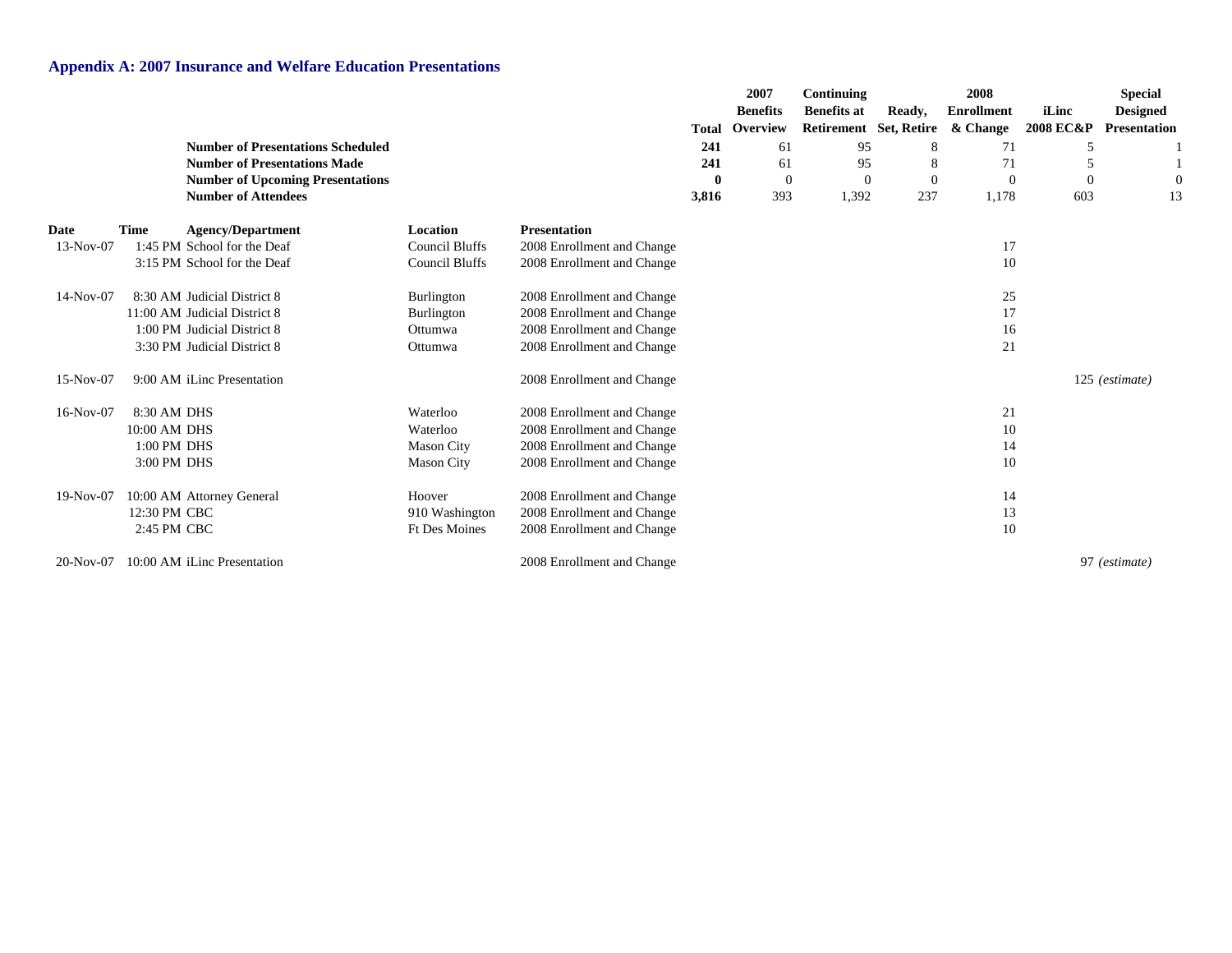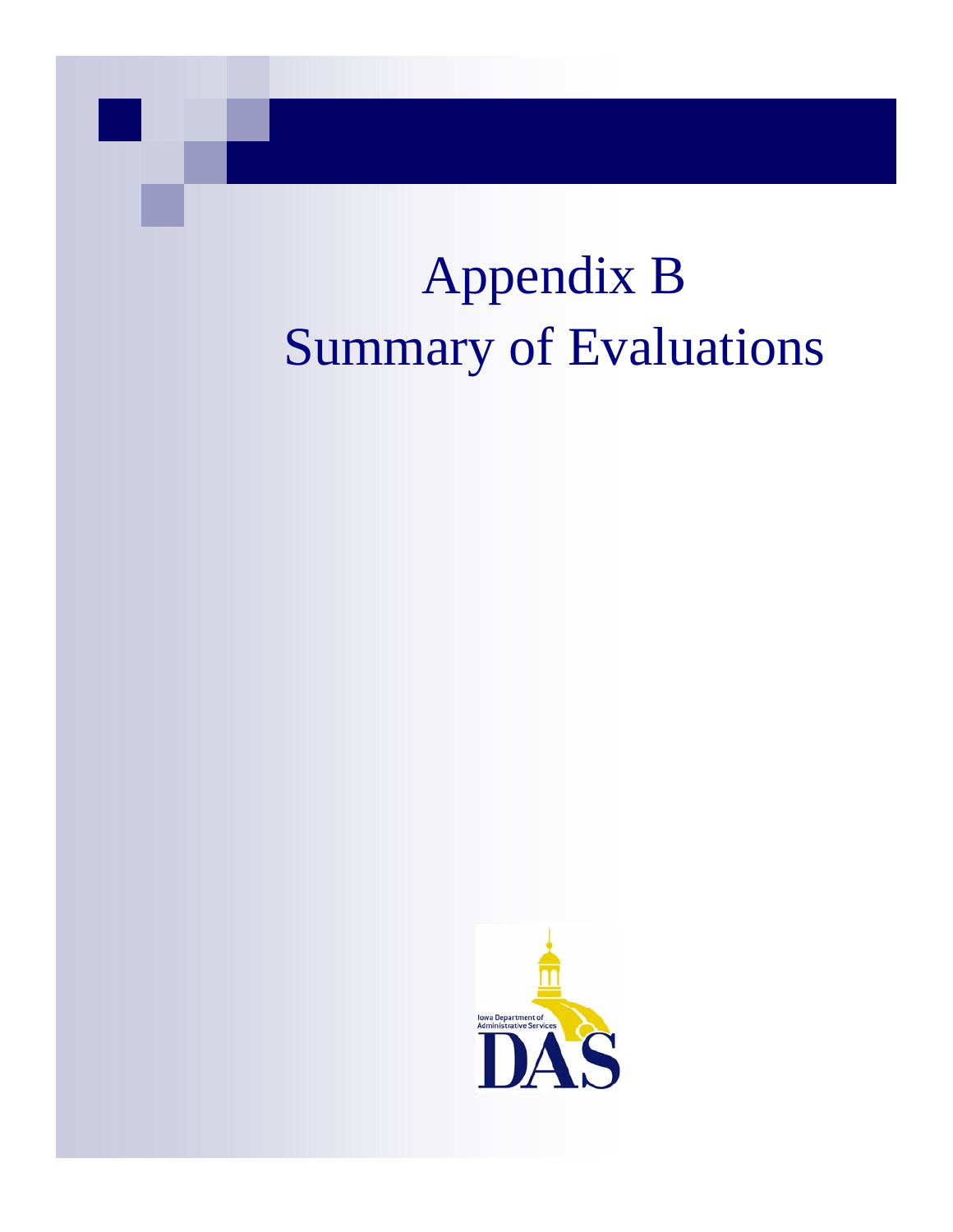#### **Presentation: Total**

|                                      | Strongly | Disagree       | Neutral        | Agree | Strongly | Total |
|--------------------------------------|----------|----------------|----------------|-------|----------|-------|
|                                      | Disagree |                |                |       | Agree    |       |
| The presentation was organized in a  | 26       | $\Omega$       | 4              | 205   | 510      | 745   |
| clear and logical format.            | 3%       | $0\%$          | 1%             | 28%   | 68%      | 100%  |
| The subject matter covered in the    | 25       | 4              | 20             | 238   | 448      | 735   |
| presentation met my expectations.    | 3%       | $1\%$          | 3%             | 32%   | 61%      | 100%  |
| The PowerPoint slides were legible   | 26       | 4              | 13             | 222   | 476      | 741   |
| and helpful.                         | 4%       | $1\%$          | 2%             | 30%   | 64%      | 100%  |
| The presenter was prepared and had a | 25       | $\mathfrak{D}$ | $\mathfrak{D}$ | 135   | 577      | 741   |
| good command of his subject.         | 3%       | $0\%$          | $0\%$          | 18%   | 78%      | 100%  |
| The presenter managed his time well. | 26       | 6              | 12             | 182   | 513      | 739   |
|                                      | 4%       | $1\%$          | 2%             | 25%   | 69%      | 100%  |
| The presentation was helpful in      | 26       | 4              | 12             | 203   | 493      | 738   |
| understanding my benefits.           | 4%       | $1\%$          | 2%             | 28%   | 67%      | 100%  |

| <b>Bargaining Unit</b> |     |      |
|------------------------|-----|------|
| <b>AFSCME</b>          | 355 | 50%  |
| <b>AFSCME</b> Judicial | 18  | 3%   |
| Non-Contract Judicial  |     | 1%   |
| Non-Contract           | 216 | 31%  |
| <b>PPME</b>            |     | 1%   |
| <b>SPOC</b>            |     | 0%   |
| <b>UE/IUP</b>          | 105 | 15%  |
| <b>Total</b>           | 708 | 100% |

| Age                    |     |      |
|------------------------|-----|------|
| Less than 20 years old | 0   | 0%   |
| $20 - 29$ years old    | 25  | 3%   |
| $30 - 39$ years old    | 49  | 7%   |
| $40 - 49$ years old    | 148 | 20%  |
| $50 - 59$ years old    | 382 | 53%  |
| $60 - 65$ years old    | 101 | 14%  |
| $65+$ years old        | 21  | 3%   |
| <b>Total</b>           | 726 | 100% |

| <b>Length of Service</b> |     |      |
|--------------------------|-----|------|
| $0 - 4$ years            | 99  | 13%  |
| $5 - 9$ years            | 100 | 14%  |
| $10 - 14$ years          | 84  | 11%  |
| $15 - 19$ years          | 78  | 11%  |
| $20 - 24$ years          | 117 | 16%  |
| $25+$ years              | 256 | 35%  |
| <b>Total</b>             | 734 | 100% |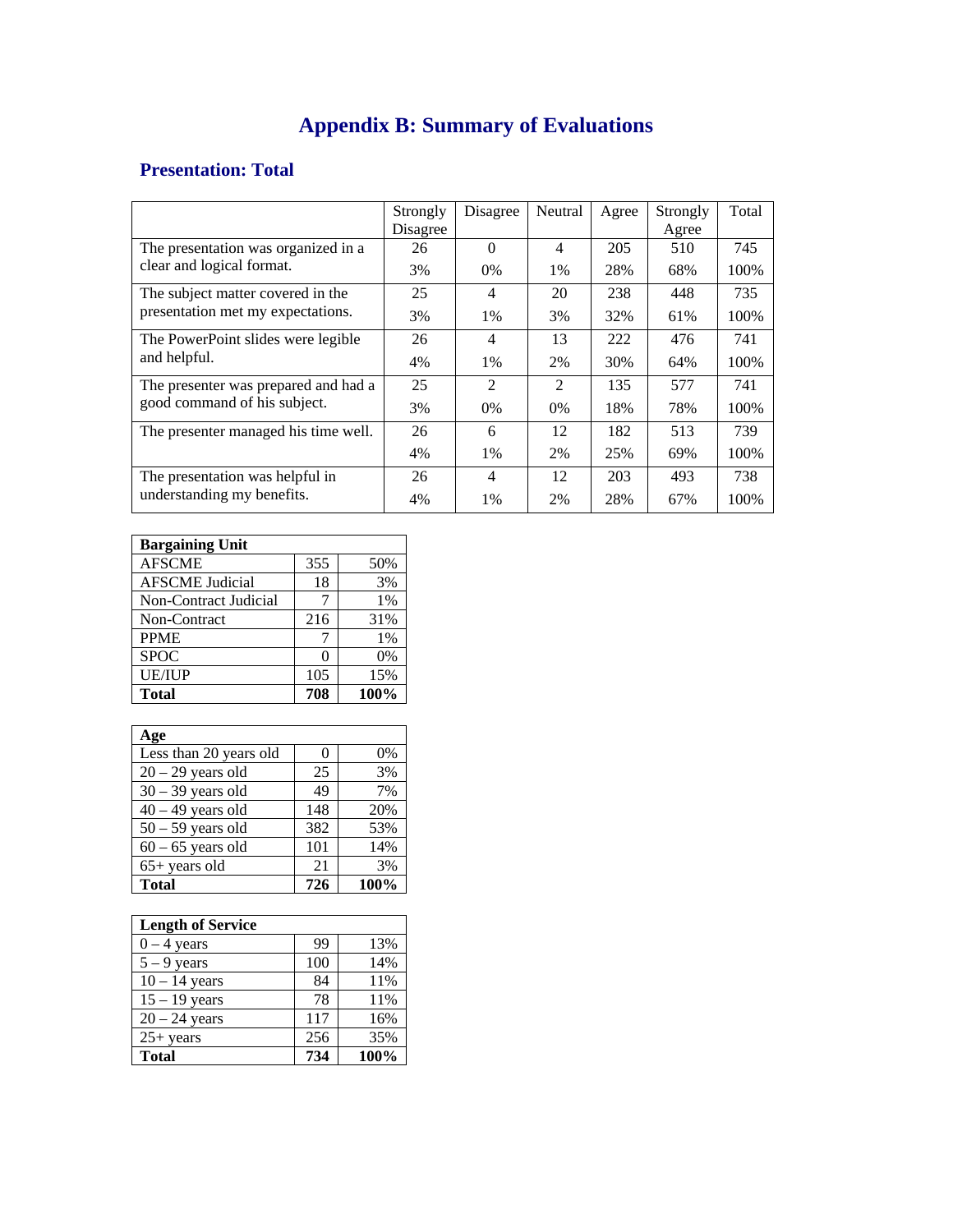#### **Presentation: 2007 Benefits Overview**

|                                      | Strongly       | Disagree | Neutral  | Agree | Strongly | Total |
|--------------------------------------|----------------|----------|----------|-------|----------|-------|
|                                      | Disagree       |          |          |       | Agree    |       |
| The presentation was organized in a  |                | $\Omega$ | $\Omega$ | 13    | 41       | 58    |
| clear and logical format.            | 7%             | $0\%$    | $0\%$    | 22%   | 71%      | 100%  |
| The subject matter covered in the    | 3              |          | $\Omega$ | 18    | 36       | 58    |
| presentation met my expectations.    | 5%             | 2%       | $0\%$    | 31%   | 62%      | 100%  |
| The PowerPoint slides were legible   | 3              |          | $\Omega$ | 15    | 39       | 58    |
| and helpful.                         | 5%             | 2%       | $0\%$    | 26%   | 67%      | 100%  |
| The presenter was prepared and had a | $\mathcal{R}$  |          | $\Omega$ | 15    | 39       | 58    |
| good command of his subject.         | 5%             | 2%       | $0\%$    | 26%   | 67%      | 100%  |
| The presenter managed his time well. | 4              | $\Omega$ |          | 12    | 41       | 58    |
|                                      | 7%             | $0\%$    | 2%       | 21\%  | 71%      | 100%  |
| The presentation was helpful in      | $\overline{4}$ | $\Omega$ | $\Omega$ | 15    | 39       | 58    |
| understanding my benefits.           | 7%             | $0\%$    | $0\%$    | 26%   | 67%      | 100%  |

| <b>Bargaining Unit</b> |    |       |
|------------------------|----|-------|
| <b>AFSCME</b>          | 27 | 53%   |
| <b>AFSCME</b> Judicial |    | 2%    |
| Non-Contract Judicial  | 0  | 0%    |
| Non-Contract           | 17 | 33%   |
| <b>PPME</b>            |    | 0%    |
| <b>SPOC</b>            | 0  | $0\%$ |
| <b>UE/IUP</b>          | 6  | 12%   |
| <b>Total</b>           | 51 | 100%  |

| Age                    |               |      |
|------------------------|---------------|------|
| Less than 20 years old |               | 0%   |
| $20 - 29$ years old    |               | 2%   |
| $30 - 39$ years old    | 7             | 13%  |
| $40 - 49$ years old    | 12            | 22%  |
| $50 - 59$ years old    | 24            | 44%  |
| $60 - 65$ years old    | 8             | 15%  |
| $65+$ years old        | $\mathcal{L}$ | 4%   |
| <b>Total</b>           |               | 100% |

| <b>Length of Service</b> |    |      |
|--------------------------|----|------|
| $0 - 4$ years            |    | 9%   |
| $5 - 9$ years            |    | 15%  |
| $10 - 14$ years          | 10 | 18%  |
| $15 - 19$ years          |    | 7%   |
| $20 - 24$ years          | 5  | 9%   |
| $25+ years$              | 23 | 42%  |
| <b>Total</b>             | 55 | 100% |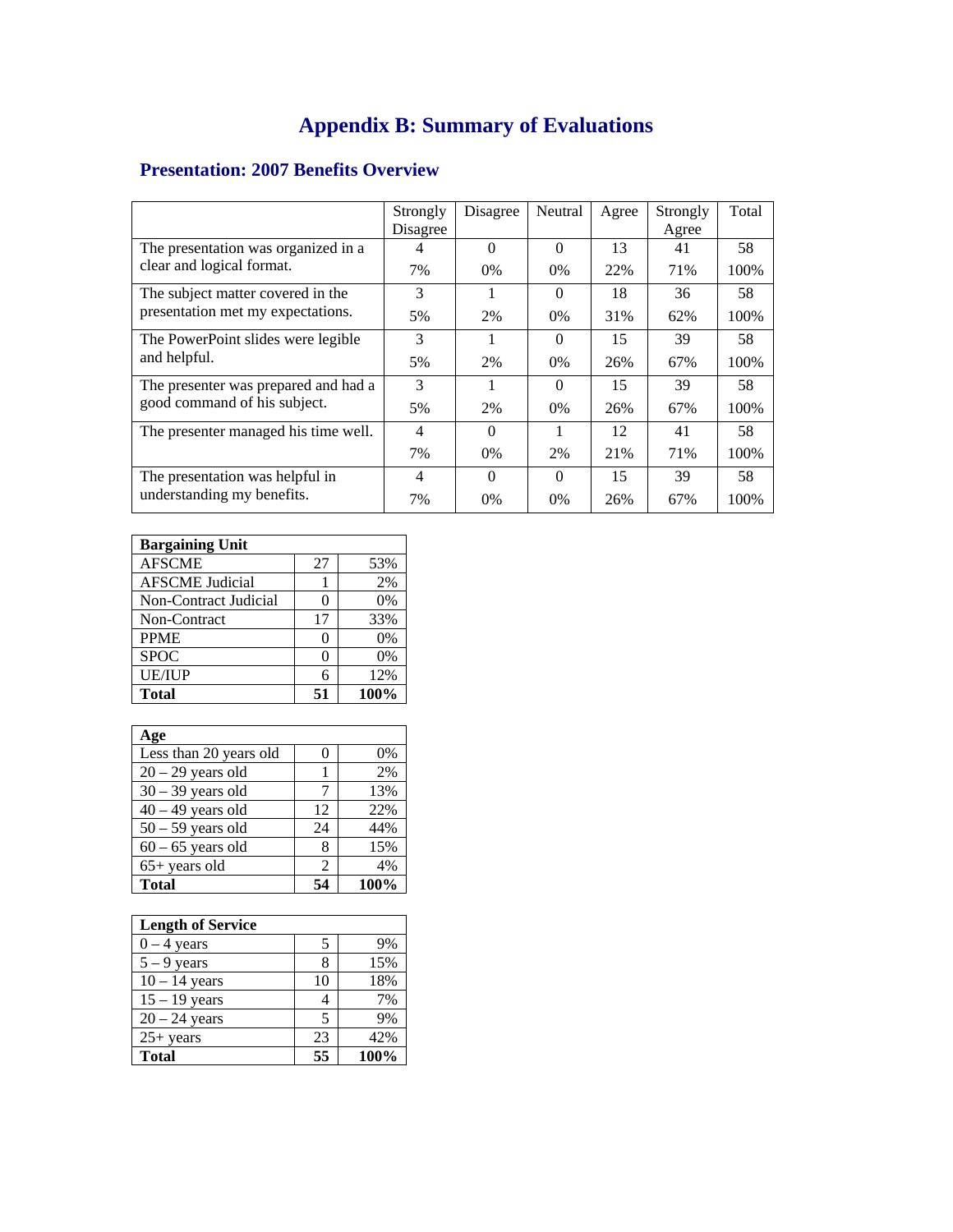|                                      | Strongly | Disagree | Neutral | Agree | Strongly | Total |
|--------------------------------------|----------|----------|---------|-------|----------|-------|
|                                      | Disagree |          |         |       | Agree    |       |
| The presentation was organized in a  | 10       | $\Omega$ | 1       | 111   | 252      | 374   |
| clear and logical format.            | 3%       | $0\%$    | $0\%$   | 30%   | 67%      | 100%  |
| The subject matter covered in the    | 10       |          | 10      | 136   | 207      | 364   |
| presentation met my expectations.    | 3%       | $0\%$    | 3%      | 37%   | 57%      | 100%  |
| The PowerPoint slides were legible   | 11       |          | 8       | 115   | 237      | 372   |
| and helpful.                         | 3%       | $0\%$    | 2%      | 31%   | 64%      | 100%  |
| The presenter was prepared and had a | 10       | $\Omega$ |         | 72    | 289      | 372   |
| good command of his subject.         | 3%       | $0\%$    | $0\%$   | 19%   | 78%      | 100%  |
| The presenter managed his time well. | 10       |          | 3       | 94    | 263      | 371   |
|                                      | 3%       | $\Omega$ | $1\%$   | 25%   | 71%      | 100%  |
| The presentation was helpful in      | 10       |          | 6       | 108   | 244      | 369   |
| understanding my benefits.           | 3%       | 0%       | 2%      | 29%   | 66%      | 100%  |

## **Presentation: Continuing Insurance Benefits at Retirement**

| <b>Bargaining Unit</b> |          |       |  |  |
|------------------------|----------|-------|--|--|
| <b>AFSCME</b>          | 187      | 53%   |  |  |
| <b>AFSCME</b> Judicial |          | $0\%$ |  |  |
| Non-Contract Judicial  | 6        | 2%    |  |  |
| Non-Contract           | 101      | 28%   |  |  |
| <b>PPME</b>            |          | 2%    |  |  |
| <b>SPOC</b>            | $^{(1)}$ | 0%    |  |  |
| <b>UE/IUP</b>          | 53       | 15%   |  |  |
| <b>Total</b>           | 355      | 100%  |  |  |

| Age                    |     |      |
|------------------------|-----|------|
| Less than 20 years old | 0   | 0%   |
| $20 - 29$ years old    | 0   | 0%   |
| $30 - 39$ years old    | 7   | 2%   |
| $40 - 49$ years old    | 42  | 11%  |
| $50 - 59$ years old    | 236 | 64%  |
| $60 - 65$ years old    | 67  | 18%  |
| $65+$ years old        | 15  | 4%   |
| <b>Total</b>           | 367 | 100% |

| <b>Length of Service</b> |     |      |
|--------------------------|-----|------|
| $0 - 4$ years            | 15  | 4%   |
| $5 - 9$ years            | 39  | 11%  |
| $10 - 14$ years          | 27  | 7%   |
| $15 - 19$ years          | 39  | 11%  |
| $20 - 24$ years          | 72  | 19%  |
| $25+$ years              | 178 | 48%  |
| Total                    | 370 | 100% |